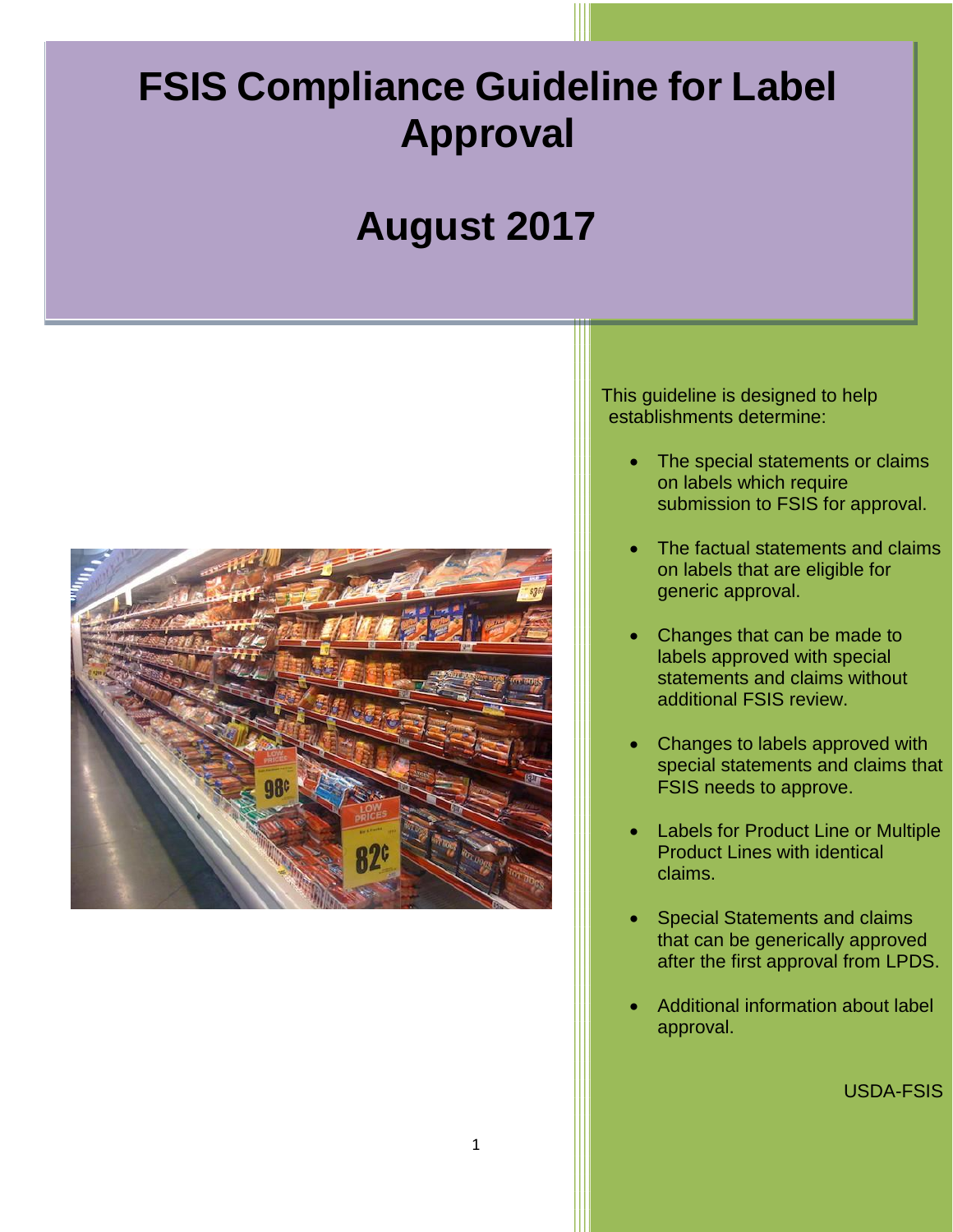#### <span id="page-1-0"></span>**Preface**

#### **What is the purpose of this Compliance Guideline?**

 four categories of labels (9 CFR 412.1 (c)): labels for religious exempt products (9 CFR temporary approval (9 CFR 412.1 (c)(4). The LPDS staff also evaluates labels for egg On November 7, 2013, the Food Safety and Inspection Service (FSIS) amended its prior label approval regulations to expand the circumstances in which certain types of labels are generically approved. The Labeling and Program Delivery Staff (LPDS) evaluates 412.1 (c)(1), labels for export with deviations from domestic requirements (9 CFR 412.1 (c)(2), labels with special statements and claims (9 CFR 412.1 (c)(3), and labels for products and for exotic species under voluntary USDA inspection. All other label applications may be generically approved without evaluation by LPDS.

# **EXECUTE:**<br> **LPDS only needs to evaluate four types of labels** *Key Point:*  **(9 CFR 412.1 (c)):**

- 1) Labels for religious exempt products (9 CFR 412.1 (c) (1).
- 2) Labels for export with deviations from domestic requirements (9 CFR 412.1 (c) (2).
- requirements (9 CFR 412.1 (c) (2).<br>3) Labels with special statements and claims (9 CFR<br>412.1 (c) (3).<br>4) Labels for temporary approval (9 CFR 412.1 (c) (4). 3) Labels with special statements and claims (9 CFR 412.1 (c) (3).
	- 4) Labels for temporary approval (9 CFR 412.1 (c) (4).

 The compliance guideline provides information about the types of labels that must be submitted to LPDS for approval. Included are specific examples of special statements and claims that that must be submitted to LPDS for approval. This guideline also provides examples of statements and claims that do not need to be submitted to LPDS and may be generically approved. LPDS will update the lists periodically as it evaluates new statements and claims on meat and poultry product labels. New and updated claims in the appendices of this revision are marked with a bold asterisk. Items previously on the list are not marked, but may have been rearranged for ease of readability.

 FSIS has also updated the guideline to provide clarification on: changes that can be made changes that cannot be made to labels approved with special statements and claims without additional LPDS review, labels for entire product line or multiple product lines with identical claims (blanket approval) and information of special statements and claims that can be generically approved after receiving first approval from LPDS. Finally, FSIS has updated the guideline to include information on additional resources that may be utilized to obtain information on labeling requirements. to labels approved with special statements and claims without additional LPDS review;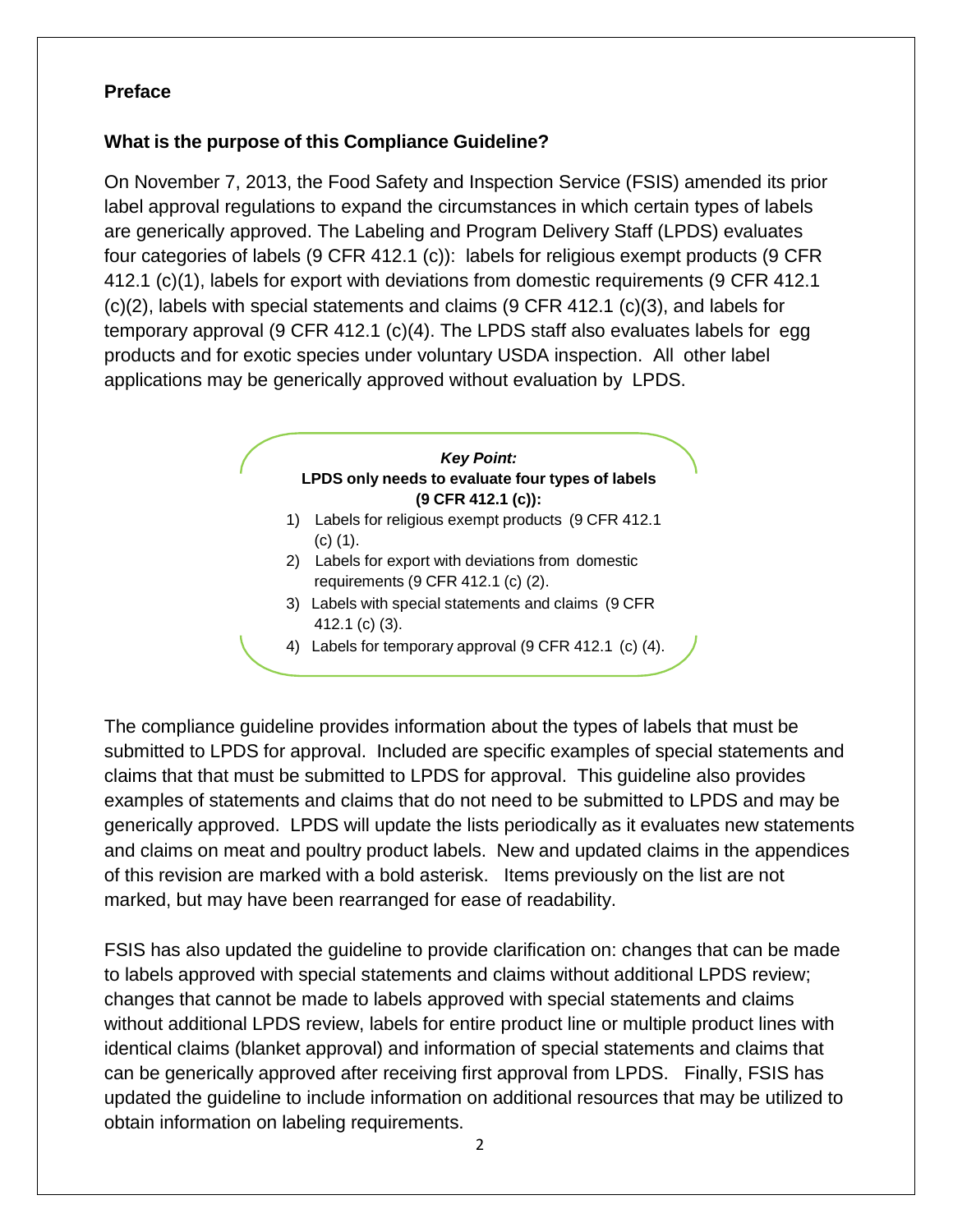This document provides guidance to assist establishments in meeting FSIS regulations.

It is important to note that this guideline represents FSIS's current position on the topic.<br>FSIS encourages establishments to use the guideline. FSIS encourages establishments to use the quideline.

# **Who is this guideline designed for?**

This guideline is for establishments that are designing or modifying meat or poultry product labels with special statements and claims. The establishment must determine whether its labels require LPDS sketch approval, or whether they have been generically approved by FSIS. This guideline will assist the establishment in making this determination. This guideline is not for establishments who produce products that do not fall under 9 CFR Part 412; e.g., establishments that produce egg products and establishments that slaughter or process exotic species under voluntary inspection.

# **How will FSIS verify requirements related to this guideline?**

9 CFR Part 412 addresses label approval requirements. FSIS In-plant personnel verify compliance with the regulations, when performing the General Labeling task in the Public Health Information System (PHIS.)

#### **Is this version of the guideline final?**

Yes. This version of the guideline is final and replaces the previous version dated November 2015. FSIS will update this guideline as necessary, when new information becomes available.

#### **What changes have been made to the guideline from the last version?**

- FSIS updated Appendix 1 to include several new special statements and claims and rearranged some special statements and claims for readability.
- FSIS updated Appendix 2 to include several new factual statements and claims and rearranged some factual statements and claims for readability.
- FSIS added Appendix 3 to provide clarification on the types of changes that can be made with labels approved with special statements and claims without additional LPDS review.
- FSIS added Appendix 4 to provide clarification on the types of changes that cannot LPDS review. be made with labels approved with special statements and claims without additional
- FSIS added Appendix 5 to include clarification on submitting labels for an entire product line or multiple product labels bearing identical claims (e.g., request for blanket approvals).
- FSIS added Appendix 6 to provide clarification on the special statements and claims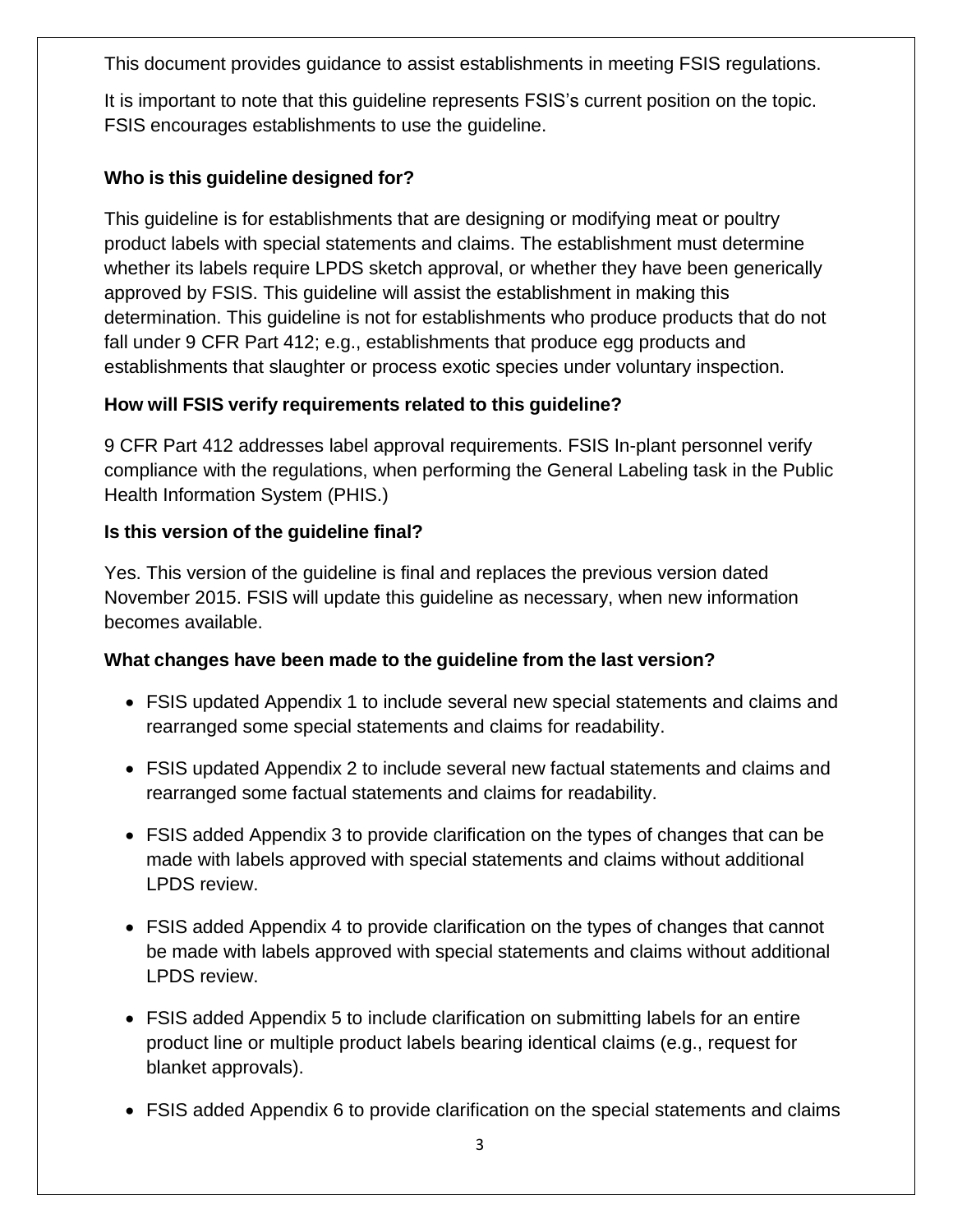that can be generically approved after this first approval from LPDS.

 FSIS moved information previously included in Appendix 3 on additional information for label approvals to Appendix 7.

#### **How can I comment on this guideline?**

 FSIS is seeking comments on this guideline as part of its efforts to continuously assess and improve the effectiveness of policy documents. All interested persons may submit comments regarding any aspect of this document, including, but not limited to: content, readability, applicability and accessibility. The comment period will be 60 days and the Agency will update the document in response to the comments.

#### **Comments may be submitted by any of the following methods:**

 Federal eRulemaking portal online submission at regulations.gov: This website provides the ability to type short comments directly into the comment field on this webpage or attach a file for lengthier comments. Go to [http://www.regulations.gov](http://www.regulations/gov) and follow the online instructions at that site for submitting comments.

 Mail, including CD-ROM's, and hand-or-courier-delivered items: send to Docket Clerk, U.S. Department of Agriculture (USDA), FSIS, Patriots Plaza 3, 1400 Independence Avenue SW, Mailstop 3782, 8-163A Washington, DC 20250-3700.

 All items submitted by mail or electronic mail must include the Agency name, FSIS, and  document title: **FSIS Compliance Guideline for Label Approval July 2017**. Comments received will be made available for public inspection and posted without change, including any personal information to [http://www.regulations.gov.](http://www.regulations.gov/)

 Although FSIS is requesting comments on this guideline and may update it in response to to begin using this guideline. The guideline reflects FSIS's current position. comments, FSIS encourages establishments that wish to submit requests for label approval

# **What if I still have questions after I read this guideline?**

If the desired information cannot be found within the Compliance guideline, FSIS recommends that users search the publicly posted Questions & Answers (Q&As) in the askFSIS database or submit questions through [askFSIS.](http://askfsis.custhelp.com/) Documenting the questions helps FSIS improve and refine present and future versions of the Compliance Guideline and associated issuances.

When submitting a question, use the **Submit a Question** tab, and enter the following information in the fields provided:

Subject Field: Enter **Special Statements and Claims 2017 Compliance Guideline**  Question Field: Enter question with as much detail as possible

Product Field: Select **Labeling** from the drop-down menu

Category Field: Select **Labeling Regulations, Policies and Claims** from the drop-down menu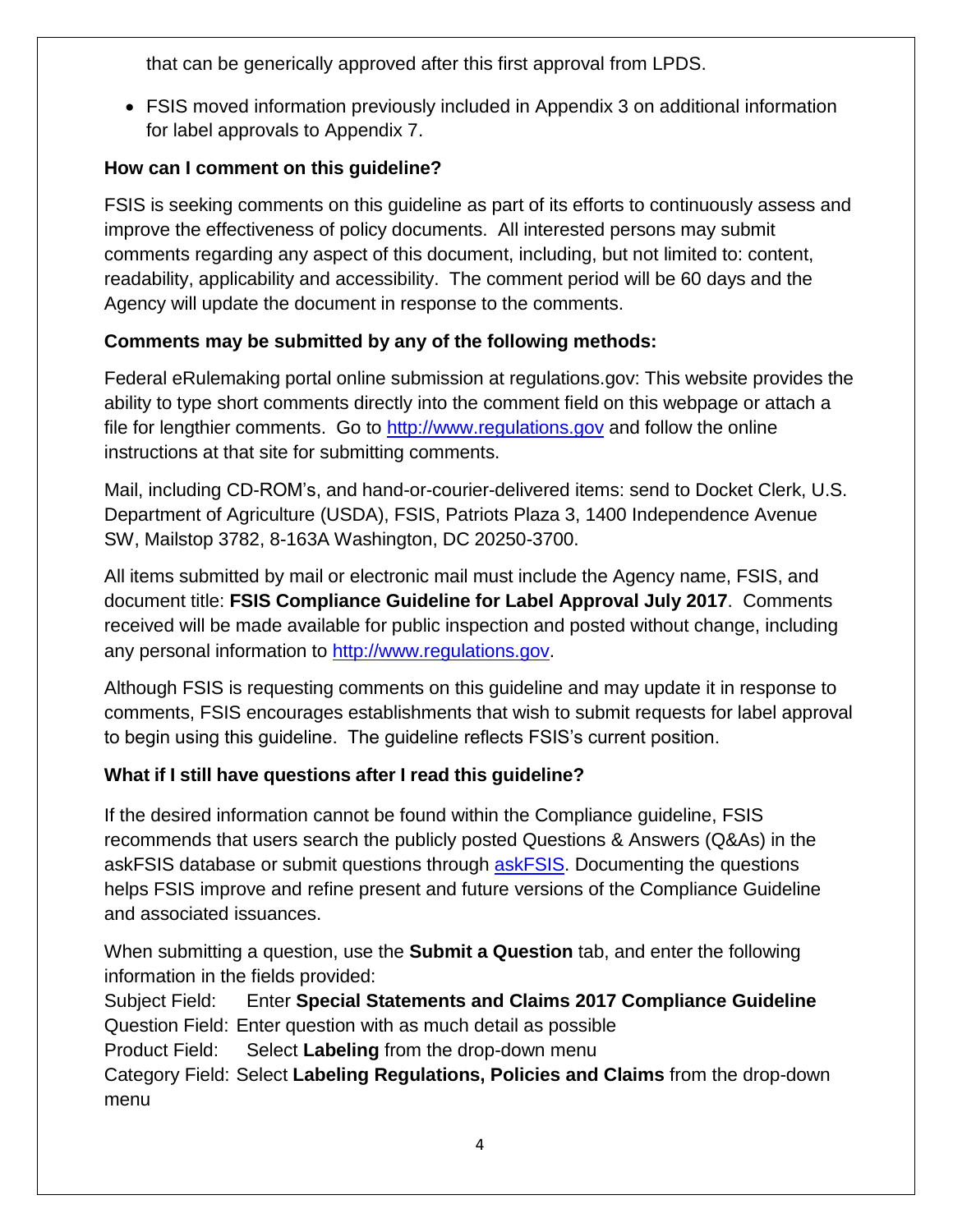Policy Arena: Select **Domestic (U.S.) only** from the drop-down menu When all fields are complete, press **Continue.**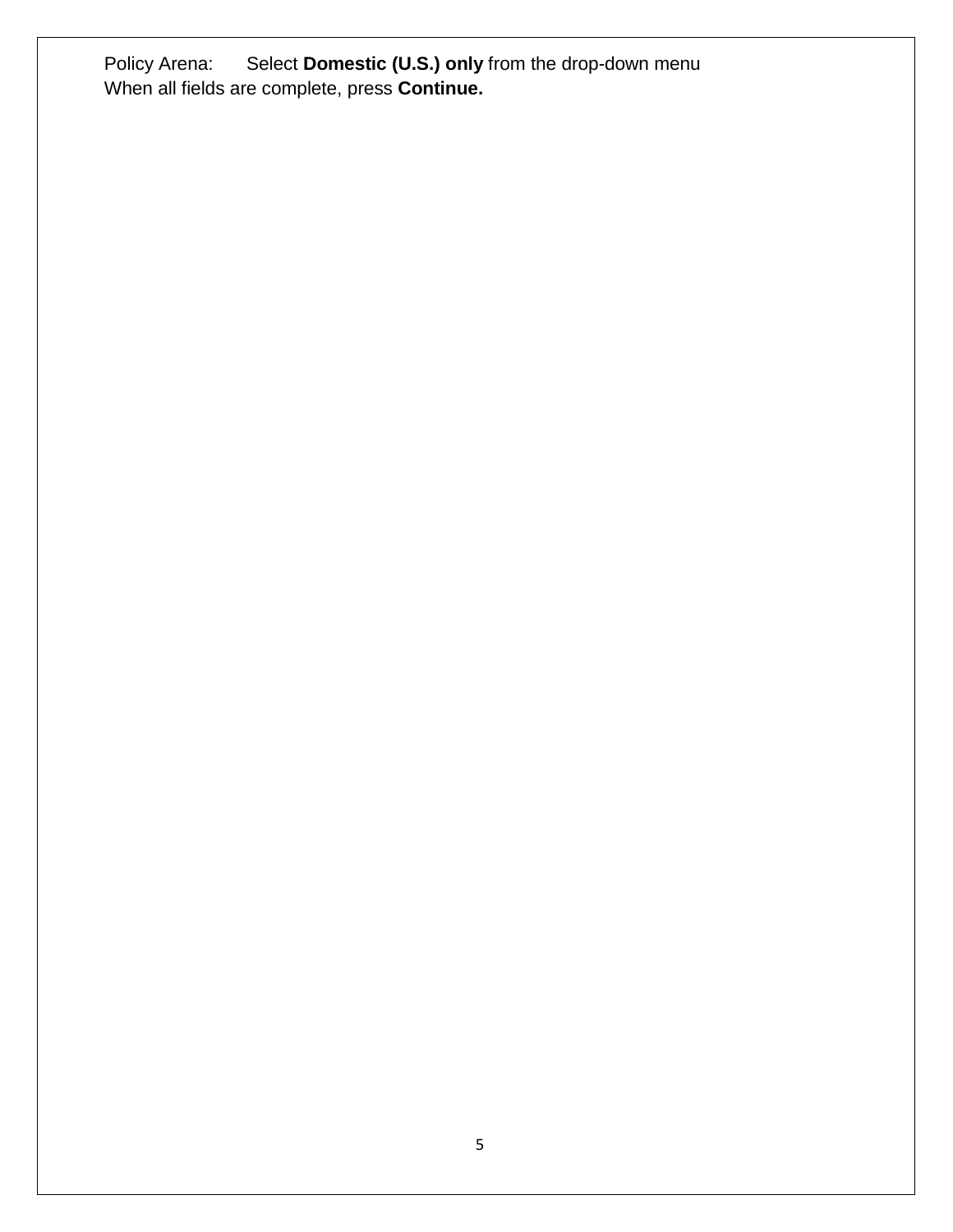# **Table of Contents**

| Appendix 2: Factual Statements and Claims Generically Approved 17               |     |
|---------------------------------------------------------------------------------|-----|
| Appendix 3: Changes can be made to labels approved with special statements and  |     |
| Appendix 4: Changes that cannot be made to labels approved with special         |     |
| Appendix 5: Labels for product lines or multiple products with identical claims | .24 |
| Appendix 6: Special statements and claims generically approved after first      | .25 |
|                                                                                 |     |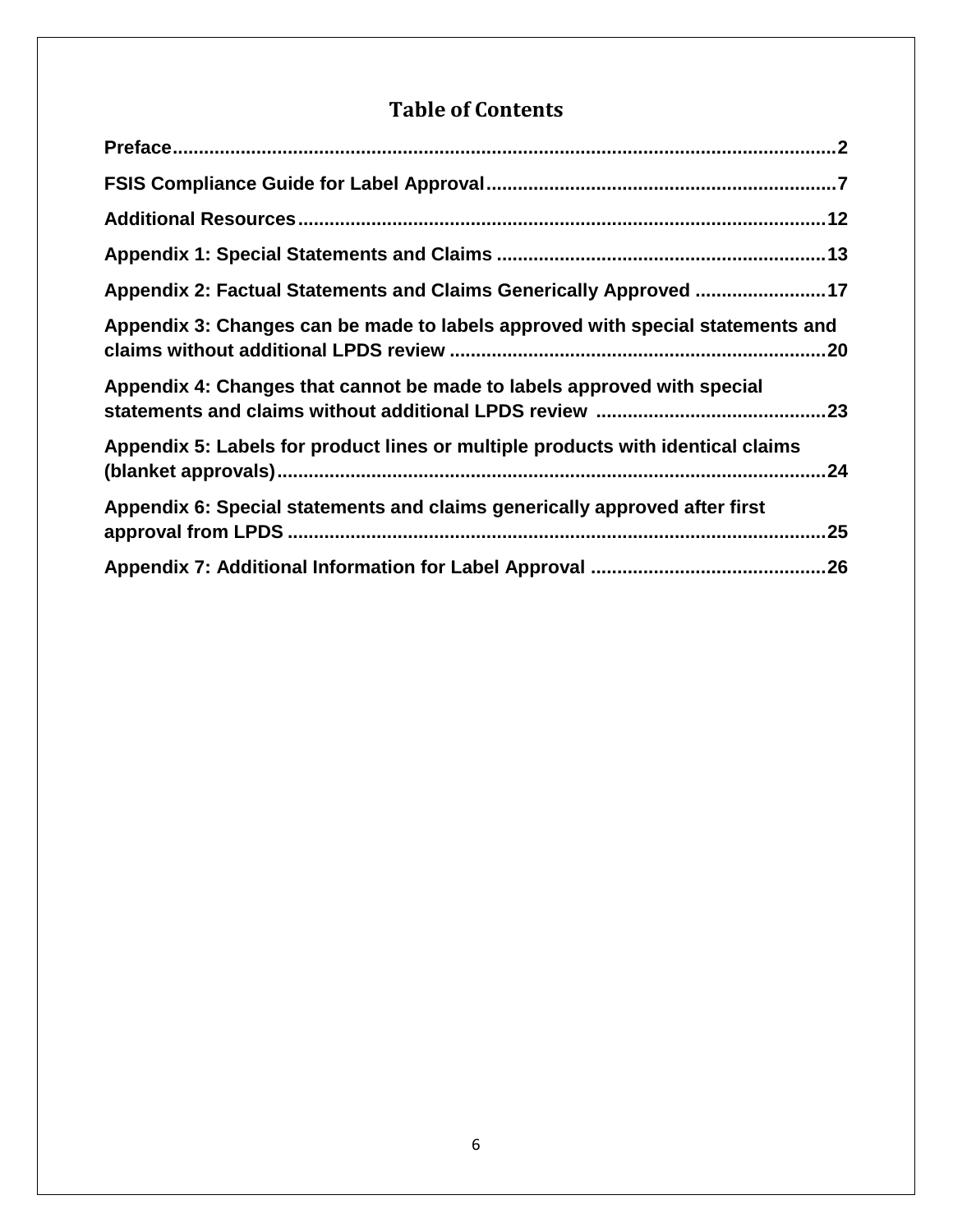# <span id="page-6-0"></span>**FSIS Compliance Guideline for Label Approval:**

FSIS is publishing this compliance guideline to provide information about the types of labels that need to be submitted to the Agency for approval, including specific examples of certain special statements and claims that are not generically approved.

The categories of labels that need to be submitted to LPDS staff for evaluation are:

- 1) Labels for religious exempt products (9 CFR 412.1 (c) (1));
- 2) Labels for export with deviations from domestic labeling requirements (9 CFR 412.1 (c) (2));
- 3) Labels for temporary approval (9 CFR 412.1 (c) (4)); and
- 4) Labels with special statements and claims (9 CFR 412.1 (c) (3)).

 approved, changes that can be made to labels approved with special statements and additional information about label approval. Additional information can be found in each of the appendices summarized below. Below is additional information about special statements and claims that require submission to LPDS for approval: factual statements and claims that are generically claims without additional FSIS review, changes that cannot be made to labels approved with special statements and claims without additional FSIS review, labels for entire product lines or multiple product lines with identical claims (blanket approvals), special statements and claims that can be generically approved after first approval LPDS, and

# **Appendix 1: Special Statements and Claims (9 CFR 412.1 (c) (3)):**

 labels that are generally not defined in FSIS regulations or the Food Standards and Labeling Policy Book. Special statements and claims are claims, logos, trademarks, and other symbols on

 negative claims (e.g. "gluten free"), health claims, ingredient and processing pathogens (e.g., "for cooking only" or "not test for E-coli O157:H7"). See Appendix 1 for an expanded list of examples of special statements and claims. Examples of logos and symbols include graphic representations of hearts and geographic landmarks. Special statements and claims include "natural" and method claims (e.g., high-pressure processing), claims regarding the raising of animals, organic claims, and instructional or disclaimer statements concerning

# **Appendix 2: Factual Statements and Claims Generically Approved:**

 FSIS does not consider some factual statements applied to labels to be special statements or claims that require submission to LPDS for approval. These factual statements are generically approved.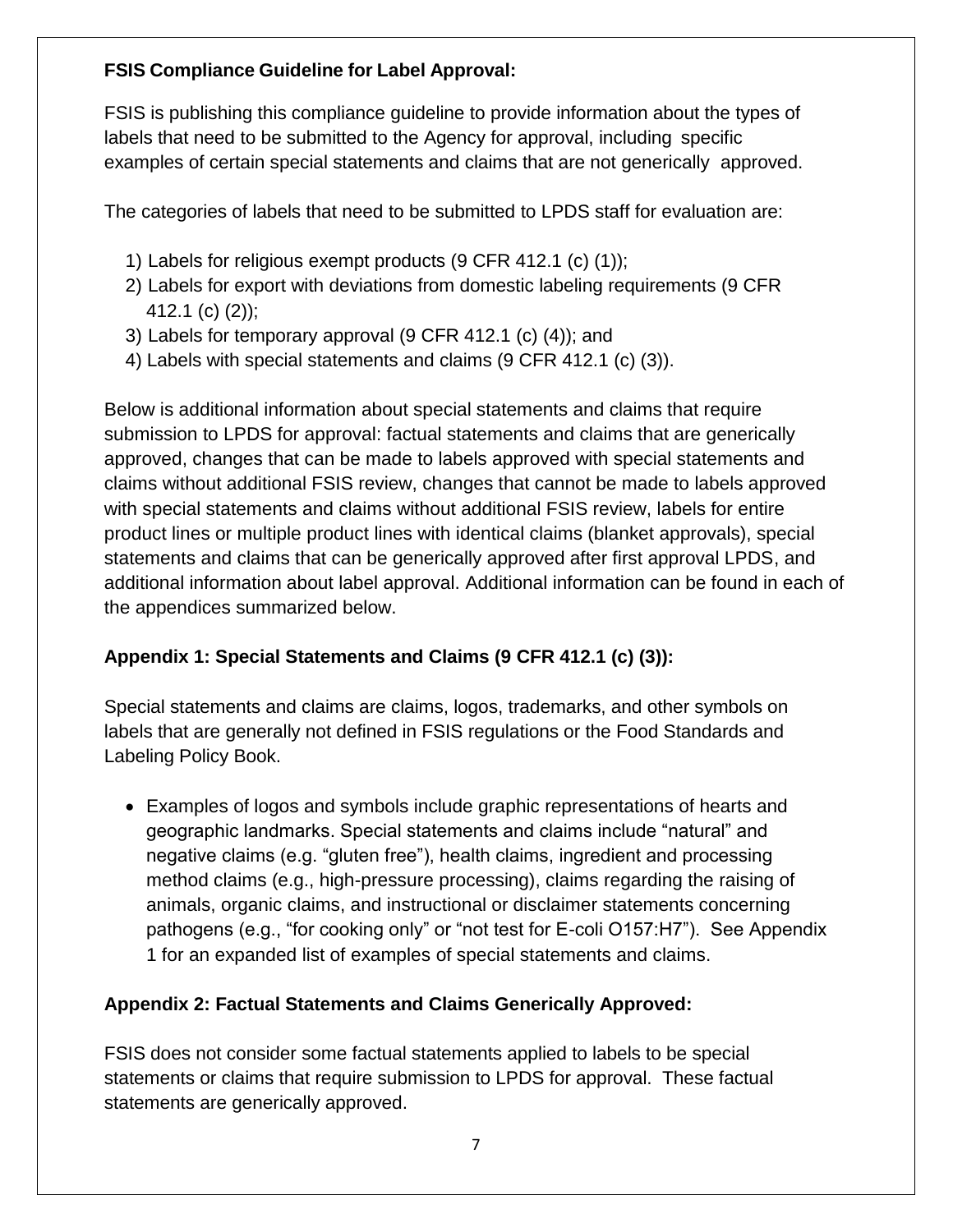the addition of an allergen statement (e.g., "contains milk") consistent with the Food See Appendix 2 for an expanded list of examples of factual statements that are Examples of factual statements in this category include "extra" or "more" statements (e.g., 10% more cheese), defined geographic styles and allergen statements. Also Allergen and Consumer Protection Act is a statement that is generically approved. generically approved.

#### **claims without additional LPDS review: Appendix 3: Changes can be made to labels approved with special statements and**

 For changes to be made to these labels without submission to LPDS, the change has to be unrelated to the special statement or claim. Some common examples include: Once a label is approved by LPDS for compliance with 9 CFR 412.1, there are a number of changes that can be made to the label that do not require resubmission to the LPDS.

- generically approved under 9 CFR 412.2. The removal of an ingredient or change in order of predominance of an ingredient in a product formula for a label that was previously approved with a negative claim (e.g., gluten free). In this case, the removal of an ingredient or change in its order of predominance will not affect the special statement or claim, so the change is
- Changing the name of the cut of meat or poultry for a label previously approved with an animal raising claim (e.g., raised without antibiotics). An example would include changing the name from chicken breast to chicken thigh. The change is generically approved provided the source of the chicken is the same as documented in the previously approved label. In this case, changing the name of the cut of poultry will not affect the special statement or claim.
- Changing information such as the establishment number (except for products labeled as organic), signature line, preparation instructions, HACCP Category, or vignette for a label that was previously approved with a special statement or claim. These changes are generically approved as they will not affect the special statement or claim. See Appendix 3 for a list of changes to labels with special statements and claims that can be generically approved.

#### **Appendix 4: Changes that cannot be made to labels approved with special statements and claims without additional LPDS review:**

 Sometimes changes made to a previously approved label with special statements and claims will require resubmitting the label to LPDS for approval. Changes that could affect the special statement or claim will require LPDS to reevaluate the product formula or other relevant information. Examples include: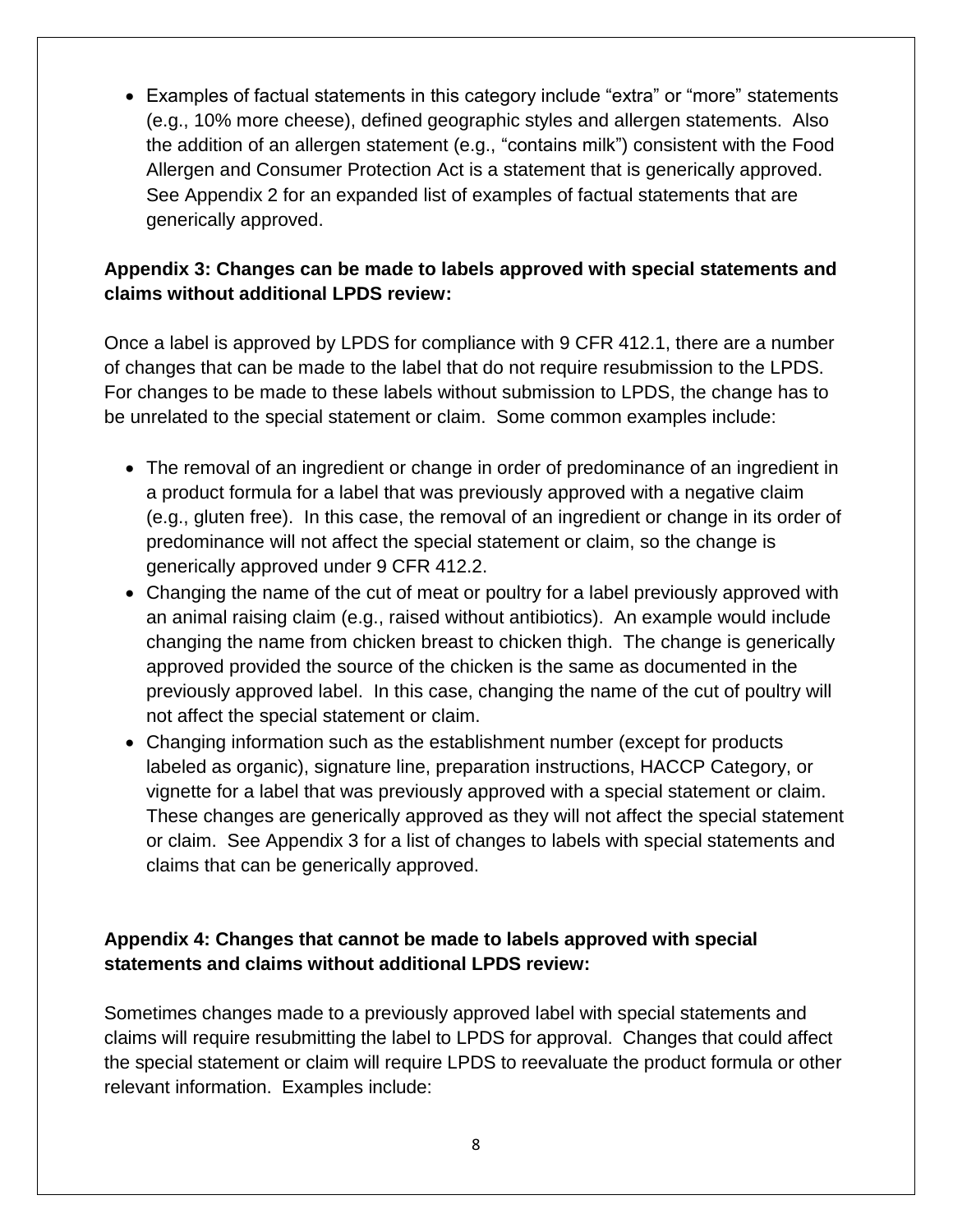- A label with a negative claim (e.g., "No MSG") was approved by LPDS, and the establishment wants to use a new seasoning mix that includes ingredients that were not included in the product formula for the previously approved label. In this case, the establishment is required to resubmit the label to LPDS for approval so the Agency can verify that the new ingredients do not contain naturally occurring sources of monosodium glutamate.
- If a company decides to add a new negative claim (e.g., no preservatives) to a previously approved label with a "natural" and "No MSG" claim, the establishment is required to resubmit the label to LPDS for approval because it contains a new special claim not included as part of the previous approval. See Appendix 4 for a list of examples of changes to labels with special statements and claims that need to be resubmitted to LPDS.

# **Appendix 5: Labels for Product Line or Multiple Products with Identical Claims (i.e., requests for blanket approval):**

 complete application and label for one of the products. The establishment should also requesting approval for the use of the special statement or statement on multiple product labels. The label application should indicate that the special claim will be added to an entire product line and should specify the product line or, in the case of only certain labels, the application should list the product labels to which the approval would apply. Some examples include: In some cases, the addition of a special claim to an entire line of products or multiple products will not require every single label to be submitted to LPDS for approval. In certain situations, establishments may submit what is referred to as a request for "blanket approval." An establishment may submit a request for a blanket approval by submitting a attach to the request supporting documentation indicating that the establishment is

 label submission, including the label application and mocked up label, for one of the to all frozen product meals produced at the establishment. The blanket approval will cover products to which the FOP statement is applied so there is no need for each of the meals. However, when a new nutrient is added to the FOP statement, the label can no longer be generically approved (e.g., adding sodium to the statement that already displays the calories and grams of protein). Adding a new nutrient to the An establishment produces 50 different frozen meals. The establishment intends to add a Front of Pack (FOP) statement for all 50 products that will identify the number of calories and grams of protein. In this case, the establishment should not submit 50 applications for different products in a product line for approval. Instead, the establishment should submit a request for blanket approval by submitting a complete products. The label application should indicate that the FOP statement will be added individual label bearing the FOP information to be submitted for approval. The establishment should update the individual nutrient values within the FOP statement generically to match the nutrient values displayed in the nutrition facts panel for each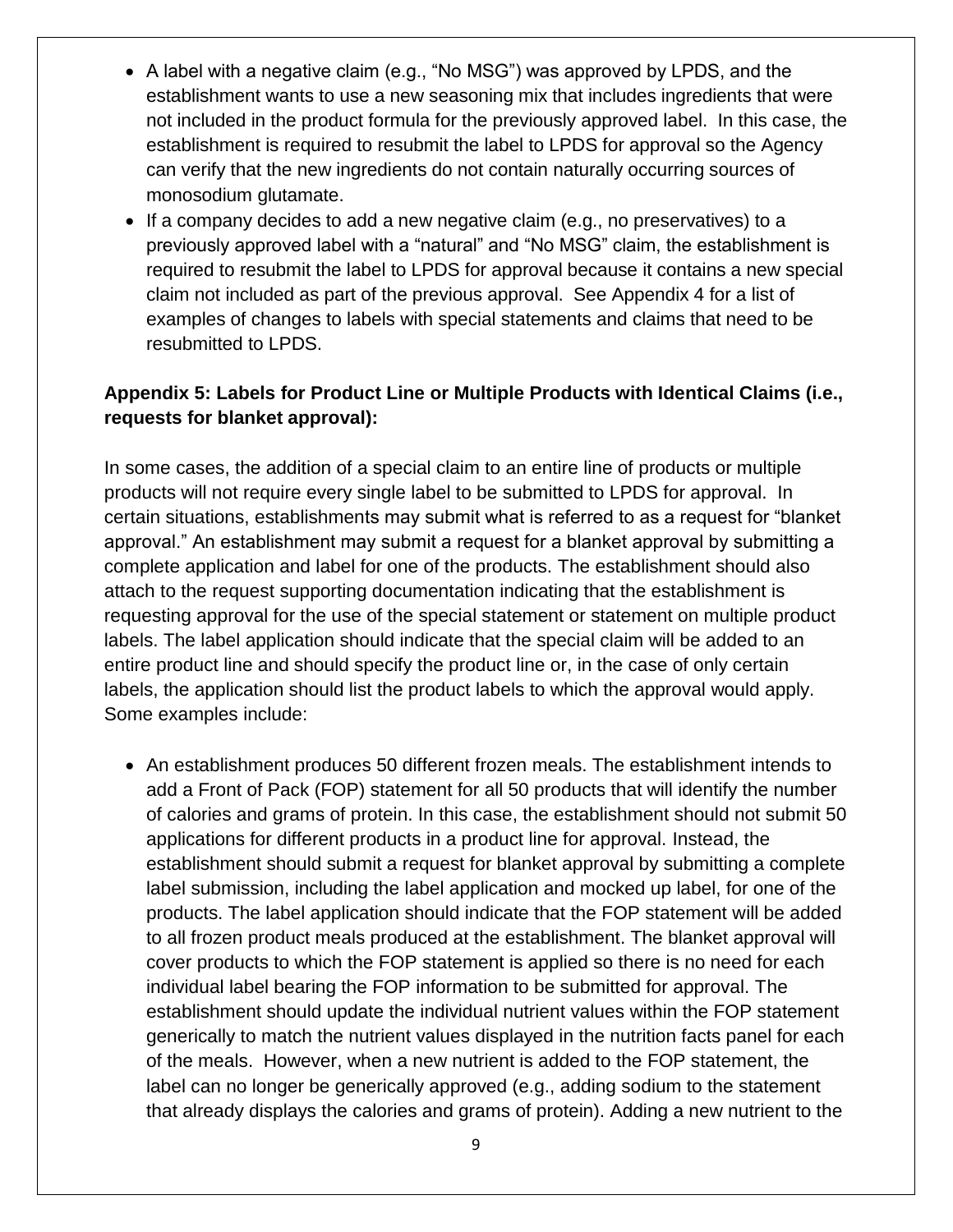FOP statement will require the revised label to be resubmitted to LPDS for evaluation and approval.

- An establishment produces X number of organic chicken cuts packages. In order to of the chicken listed in the application will be approved through one label get all the organic chicken cut packages with a new claim, such as no antibiotics, the establishment should submit one organic chicken breast package with the new no antibiotic claim. The label application should also include a list of other poultry cuts that will also use the new claims. This is a blanket approval because all of the cuts submission.
- MSG" claim. The establishment wants to add a "grass fed" claim to all of the other grass fed beef claim and a list of all the products in the line. The addition of a grass no change to the ingredients. The addition of the grass fed claim for products formulated with grass fed beef is a type of claim that can be approved through a statements and claims that can be approved through a blanket approval. An establishment has an entire line of beef sausages were approved with a "no product labels in the beef sausage product line. Instead of submitting separate applications for each of the individual products, the establishment should submit a request for blanket approval with the necessary supporting documentation for the fed claim does not affect the previously approved "no MSG" claim because there is request for blanket approval. See Appendix 5 for additional types of special

#### **Appendix 6: Special Statements and Claims generically approved after the first approval from LPDS:**

 once to ensure compliance with the regulations and after the initial approval can be LPDS approval, the label must be submitted to LPDS for evaluation. Some examples There are certain types of special statements and claims that LPDS only needs to see generically approved. These situations are on the condition that any future labels using the special statement and claim are in compliance with all FSIS rules, policies and regulations. If the special statement and claim is changed in any way from the initial include:

- A label with a "Go Texan" logo was approved for a Chicken Cordon Bleu product. The establishment wants to add the logo to a Chicken Parmesan product as well. Because the establishment has the prior approval from LPDS for the "Go Texan" logo and the supporting documentation from the State on file, the Chicken Parmesan label can be generically approved. This label can be generically approved because the logo was previously approved by LPDS and the label application has the documentation from the State to support the use of the claim on the label.
- establishment now wants to make a certified halal chicken sausage. The A label for chicken hot dogs was approved with the certified halal claim. The establishment has the prior approval from LPDS for the certified halal claim and the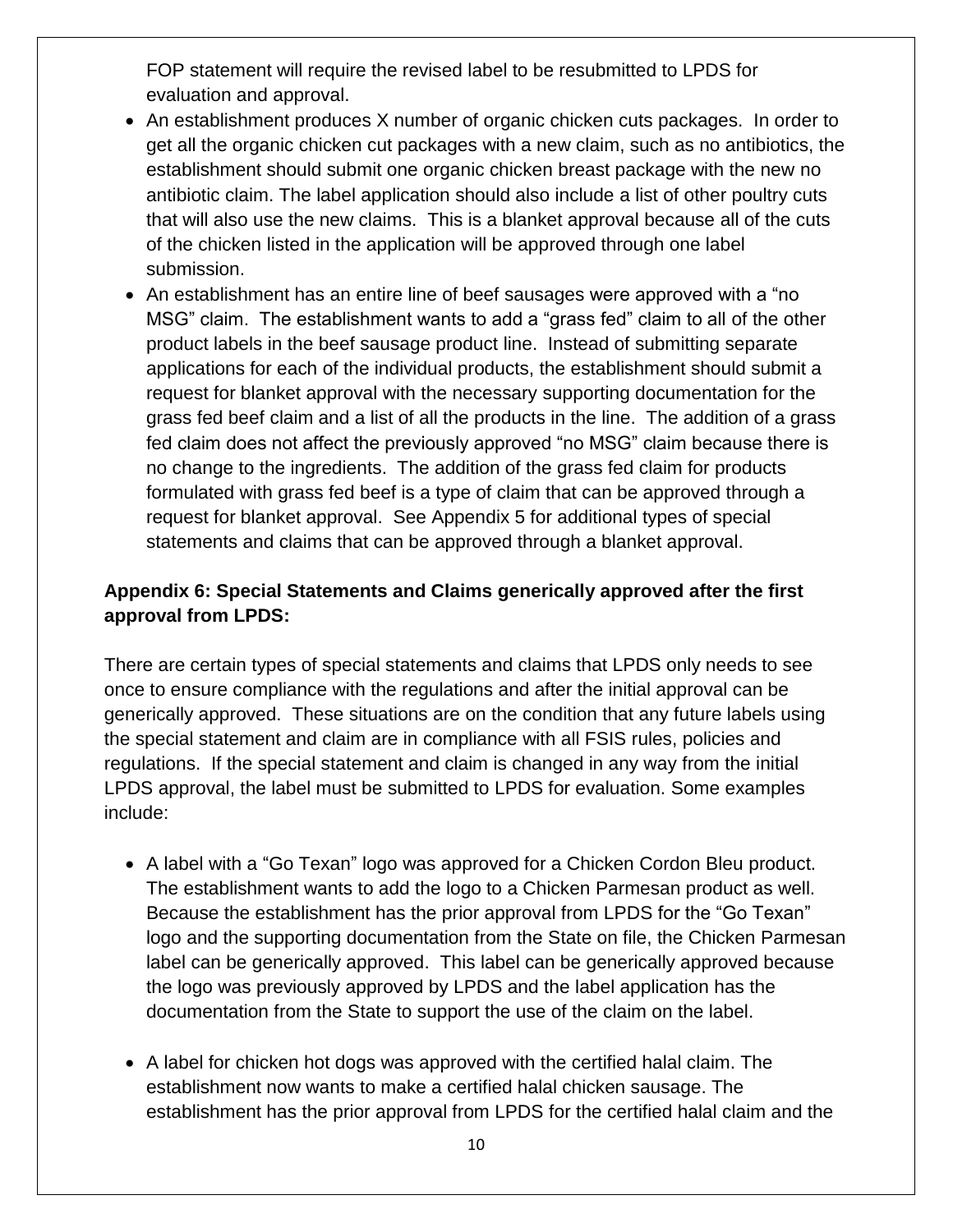need to ensure that the documentation is kept current per LPDS requirements. See supporting documentation from the certified Halal organization. This label can be generically approved because the establishment has the certification from the Halal organization that supports the use of the claim on the label. The establishment would Appendix 6 for additional examples.

#### **Appendix 7: Additional information for Label Approval:**

This section provides information about the other categories of labels (labels for temporary approval, labels for export with deviations from domestic requirements, and labels for product produced under religious exemption) that must be evaluated by LPDS staff prior to entering commerce and general information about label approval.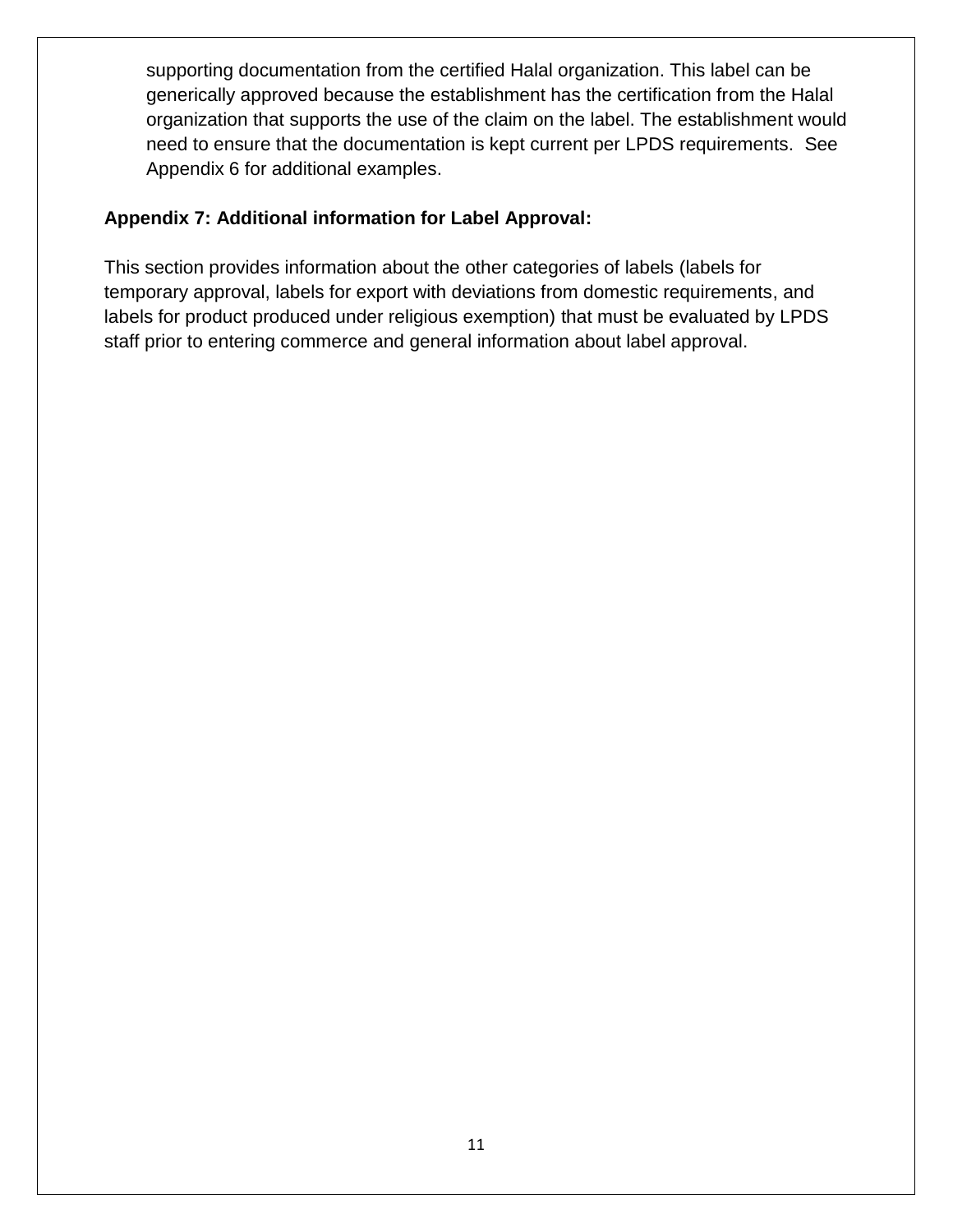# <span id="page-11-0"></span>**Additional Resources:**

#### **General Labeling Information**

- o[Label Submission and Approval System \(LSAS\)](https://www.fsis.usda.gov/wps/portal/fsis/topics/regulatory-compliance/labeling/label-submission-and-approval-system)
- o[A Guide to Federal Food Labeling Requirements for Meat and Poultry Products](https://www.google.com/url?sa=t&rct=j&q=&esrc=s&source=web&cd=1&ved=0ahUKEwj4zKjO0eDUAhXFcT4KHRlMBzsQFggiMAA&url=https%3A%2F%2Fwww.fsis.usda.gov%2Fshared%2FPDF%2FLabeling_Requirements_Guide.pdf&usg=AFQjCNHEwkGMHwU9jKXHACPbSlZsf0RpcA&cad=rja)
- o Food Standards and Labeling Policy Book
- o[Labeling Policies](https://www.fsis.usda.gov/wps/portal/fsis/topics/regulatory-compliance/labeling/Labeling-Policies)
- o[Labeling Procedures](https://www.fsis.usda.gov/wps/portal/fsis/topics/regulatory-compliance/labeling/labeling-procedures)
- o[Labeling and Establishment Responsibilities](https://www.fsis.usda.gov/wps/portal/fsis/topics/regulatory-compliance/labeling/labeling-procedures/labeling-and-establishment-responsibilities)
- o Information for Requesting a Temporary Label Approval
- o[FSIS Directive 7221.1 Prior Label Approval](https://www.google.com/url?sa=t&rct=j&q=&esrc=s&source=web&cd=1&ved=0ahUKEwikuITd0ODUAhWCQz4KHfYfDyoQFggiMAA&url=https%3A%2F%2Fwww.fsis.usda.gov%2Fwps%2Fwcm%2Fconnect%2F9a2ebc76-2d43-4658-841a-f810b1f65f04%2F7221.1.pdf%3FMOD%3DAJPERES&usg=AFQjCNE923Yr8S9mVU9OY9t6JBthagOQ8w&cad=rja)
- o[askFSIS](https://askfsis.custhelp.com/)
- o[askFSIS-Reaction Flavors](https://askfsis.custhelp.com/app/answers/detail/a_id/467/kw/reaction%20flavor)
- o [Descriptive Designation for raw meat and poultry products containing added](http://www.fsis.usda.gov/wps/wcm/connect/95915f2e-9272-4a1d-8b52-5a2147cb8c59/2010-0012.htm?MOD=AJPERES)  **solutions**
- o [Descriptive Designation for needle-or blade-tenderized \(mechanically tenderized\)](http://www.fsis.usda.gov/wps/wcm/connect/ea5a6c2e-a3d0-4990-9479-755e82f5ceb2/2008-0017F.pdf?MOD=AJPERES)  [beef products](http://www.fsis.usda.gov/wps/wcm/connect/ea5a6c2e-a3d0-4990-9479-755e82f5ceb2/2008-0017F.pdf?MOD=AJPERES)
- o Voluntary use of FDA panel on USDA products prior to an FSIS final rule

# **Generic Labeling**

- o[Generic Label Approval Final Rule \(November 2013\)](http://www.fsis.usda.gov/wps/wcm/connect/3b0efaeb-9a81-4532-a1cc-b4d1cdb30f4a/2005-0016F.pdf?MOD=AJPERES)
- o[Generic Label Approval](http://www.fsis.usda.gov/wps/wcm/connect/1364c48d-214b-41bf-bab8-6289f951cb31/Generic-Final-Rule-Overview-Industry.pdf?MOD=AJPERES)
- o[Questions and answers regarding the Generic Label Approval Final Rule](https://www.fsis.usda.gov/wps/portal/fsis/topics/regulatory-compliance/labeling/labeling-policies/faq-generic-labeling)

# **Claims Guidance**

o Food Safety and Inspection Service Guidance on the Labeling of Omega Fatty [Acids Claims on Meat, Poultry and Egg Products](http://www.fsis.usda.gov/wps/wcm/connect/aff1ec68-a0be-431f-b3de-1ddb53079534/omega-fatty-acids.pdf?MOD=AJPERES) 

# **Animal Raising Claims and Non GMO Claims**

- o Food Safety and Inspection Service Labeling Guideline on Documentation needed [to substantiate Animal Raising Claims for Label Submissions](http://www.fsis.usda.gov/wps/wcm/connect/6fe3cd56-6809-4239-b7a2-bccb82a30588/RaisingClaims.pdf?MOD=AJPERES)
- o [Procedures-non-genetically-engineered-](http://www.fsis.usda.gov/wps/portal/fsis/topics/regulatory-compliance/labeling/claims-guidance/procedures-nongenetically-engineered-statement) statement on organic meat and poultry [products](http://www.fsis.usda.gov/wps/portal/fsis/topics/regulatory-compliance/labeling/claims-guidance/procedures-nongenetically-engineered-statement)
- o[Statements that Bioengineered or Genetically Modified Ingredients or Animal Feed](http://www.fsis.usda.gov/wps/portal/fsis/topics/regulatory-compliance/labeling/claims-guidance/procedures-nongenetically-engineered-statement)  [were not used in meat, poultry or egg products](http://www.fsis.usda.gov/wps/portal/fsis/topics/regulatory-compliance/labeling/claims-guidance/procedures-nongenetically-engineered-statement)

# **Other Labeling Information**

- o[Salmonella Performance Standards](http://www.fsis.usda.gov/wps/wcm/connect/b0790997-2e74-48bf-9799-85814bac9ceb/28_IM_PR_Sal_Campy.pdf?MOD=AJPERES)
- o Food Safety and Inspection Service Directive 10,010.1 Revision 4
- o Compliance Guidelines for STEC Organisms Sampled and Tested Labeling Claims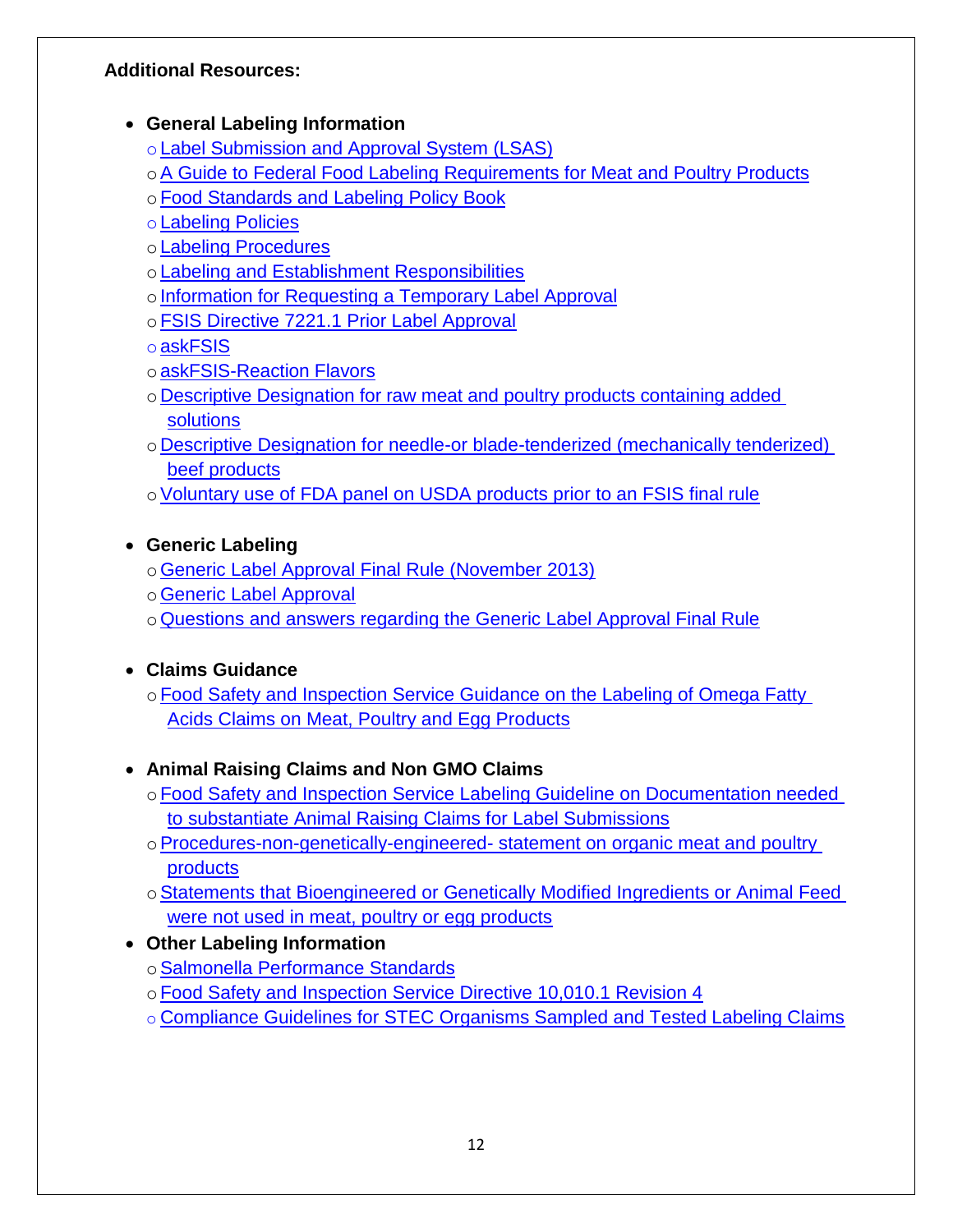#### <span id="page-12-0"></span>**Appendix 1: Special Statements and Claims**

 LPDS must approve labels bearing the following special statements and claims prior to claim must be included as part of the labeling record. entering commerce. The label bearing a special statement or claim must be submitted to LPDS for sketch approval. Supporting documentation for the special statement or

the list not marked by a bold asterisk may have been rearranged for ease of readability. A bold asterisk (**\***) marks new or updated entries to the appendix. Items previously on

the list not marked by a bold asterisk may have been rearranged for ease of readability.<br>A bold plus (+) marks claims that references a compliance guide that is hyperlinked at the end of the appendix.

- Allergen warning statement from processing in a meat and poultry plant (e.g., "made in a facility that also processes tree nuts and soy," "we cannot prevent cross contamination," and "may contain soy.")
- American Heart Association (AHA)
- AMS "certified compliance document" as related to Child Nutrition (CN) Labels
- AMS processing, AMS extra regulatory marking or verification programs **+**
- Animal production claims (e.g., no added antibiotics, no hormones added, raised without antibiotics, vegetarian fed). **+**
- Best Aquatic Practice (BPA) symbol**\***
- Breed claims (e.g., Angus, Berkshire, Certified Angus, Hereford). **+**
- Browned in Cottonseed oil (implied nutrition claim that must meet the regulatory definition for low in saturated fat)
- Cage Free**+**
- Certified Claims (e.g., certified organic, certified gluten free, certified halal, certified Parma Ham)**+**
- Certified State programs (e.g., certified product of Louisiana).
- Certified tender
- Environmentally Raised
- Egg Free**\***
- Family Farmed Raised**\*+**
- Farm Raised**+**
- FDA nutrition panel: *Voluntary use of FDA panel on USDA products prior to an FSIS* [final rule](https://www.fsis.usda.gov/wps/wcm/connect/815c1ec3-0779-42e5-b5ec-b85494392efb/2016-0030.html?MOD=AJPERES)
- e.g. free of all major food allergens (milk, eggs, fish, Crustacean, shellfish, tree nuts, Free from allergen program (big 8 allergens and ingredients of public health concern) peanuts, wheat, soybeans)**\***
- Free Range**+**
- Fruit Claims (e.g., made with real fruit, made with fruit, made with cranberries)**\***
- Geographic logo or Flag (e.g., Eiffel tower, flag, map, Mount Rushmore, outline of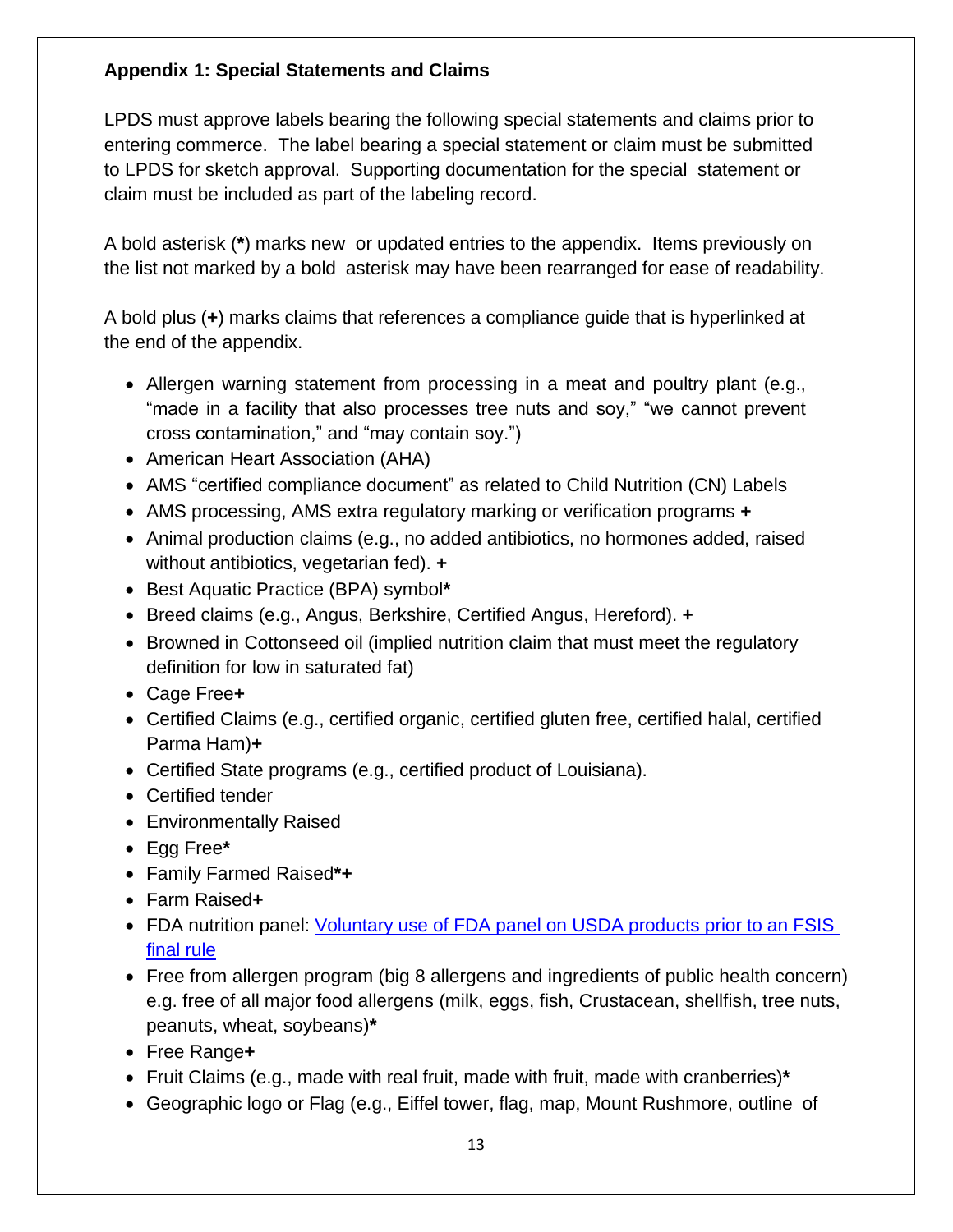a specific region (State or Country).

- Gluten free (certified or non-certified)
- Great For You program
- Health claims defined in 21 CFR 101.14 and 101.70-83
- Humanely Raised**+**
- Implied nutrition claims (e.g., any version of a nutrition statement that does not follow the regulations in 9 CFR 317.309- 9 CFR 317.380 or 9 CFR 381.409-9 CFR 381.480, **\*** baked not fried, heart smart, made with vegetable oil**\***, made with olive oil**\***, made without butter, no tropical oils**\***, protein snack**\***, protein snack box**\***, rubbed with olive oil**\*,** reduced guilt, statements about specific types of oil)
- high pressure processing at establishment XXX, for use in Type 1 course ground • Instructional or disclaimer statements addressing pathogens on products going to another Federal establishment, (e.g., for cooking only, for full lethality treatment, for beef**\***)
- Labels for certified pet food
- Labels for non-amenable product produced under FSIS voluntary inspection (e.g., closed-face sandwiches and rabbit products
- inspection (e.g., Buddhist, Confucius, Halal product not receiving the mark of Labels for religious exempt poultry product not produced under federal inspection and Kosher product not receiving the mark of inspection)
- Labels for sample product with special statements and claims**\***
- Lightly breaded
- Locally Sourced in New York)**+**  Local, Locally Raised, Grown Locally, Locally Sourced in geographic location( e.g.,
- Made without genetically engineered ingredients claim (that do not have USDA organic certification on the label**+**)
- between milk derived from rBST treated and non rBST treated cows statements • Milk from cows not treated with rBST-no significant difference has been shown on FDA products incorporated into USDA products**\*+**
- Minimally Processed**\*+**
- MyPlate icon
- Natural claims (e.g., all natural, 100% natural, made with natural ingredients)**+**
- no breading, no butter, casein free**\***, no certified colors, no certified synthetic colors, no dairy**\***, egg free, no gestation crates, gluten free, no gluten ingredients**\***, not gluten free**\***, no growth promotants including ractopamine, no high fructose corn poultry added, no preservatives, not preserved**\*,**no ractopamine a beta agonist growth promotant, no solutions added, not stunned**\***, no synthetic colors, tree nut Negative or "Free" claims (e.g., no additives, no alcohol**\***, not all natural**\***, no animal by-products**\***, no artificial colors, no artificial ingredients, no artificial preservatives**\***, syrup, no imitation anything, lactose free, no lard, no liquid smoke, no mechanically separated chicken, no mechanically separated pork, chicken or turkey, no MSG, no MSG added, no nitrites or nitrates, nut free, no oil, peanut free**\***, no pork added, no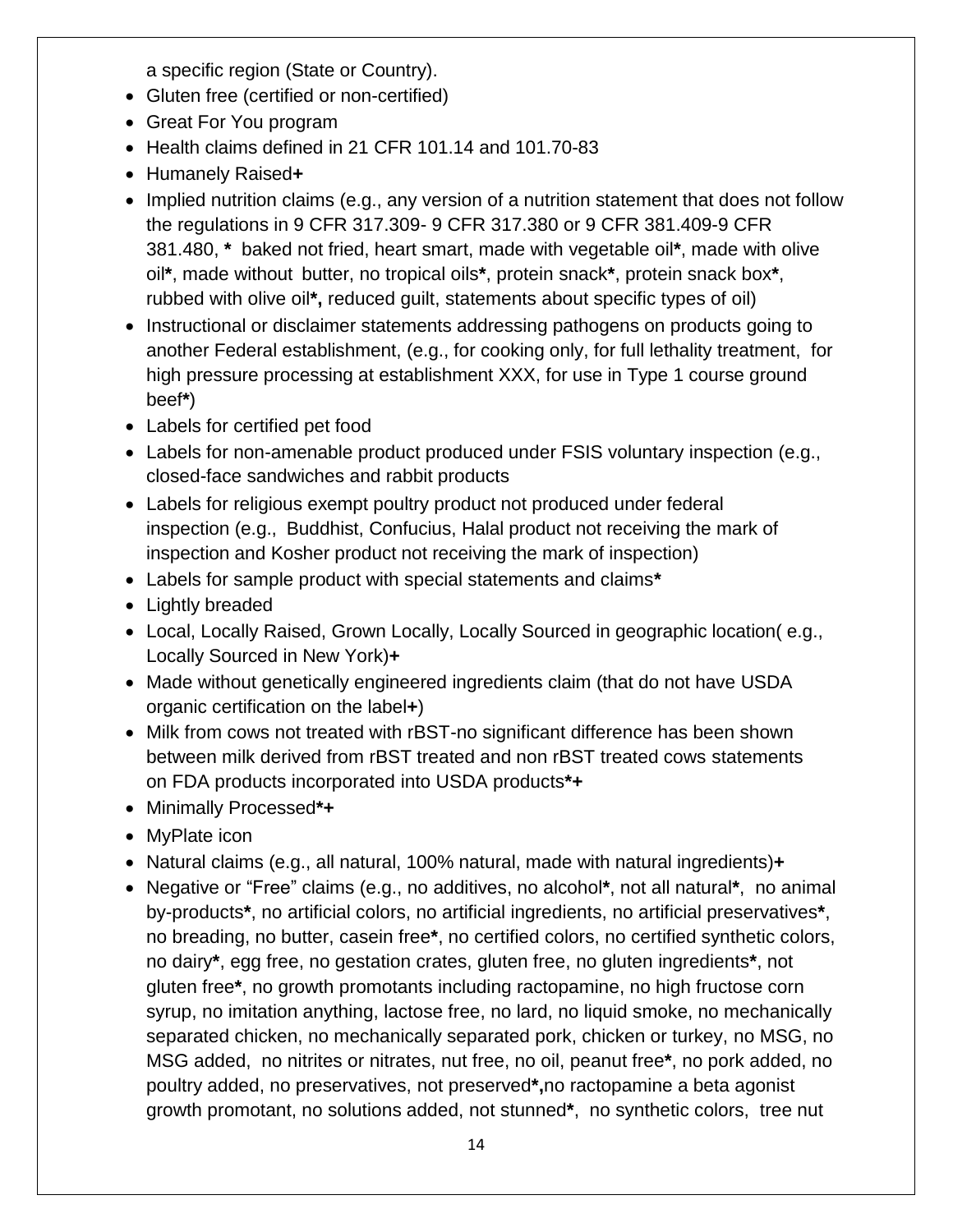free**\***, no water added, Non GMO or other statements from the guideline: [Statements that Bioengineered or Genetically Modified Ingredients or Animal Feed](http://www.fsis.usda.gov/wps/portal/fsis/topics/regulatory-compliance/labeling/claims-guidance/procedures-nongenetically-engineered-statement)  [were not used in meat, poultry or egg products](http://www.fsis.usda.gov/wps/portal/fsis/topics/regulatory-compliance/labeling/claims-guidance/procedures-nongenetically-engineered-statement) **\***)**\*+** 

- Any label for non-amenable product produced under FSIS voluntary inspection (e.g., closed-face sandwiches and buffalo products)
- associated with nutrition claim, nutritional facts up front, 0 grams trans-fat per • Nutrition factual statements (e.g., 0 grams carbohydrates per serving, check marks serving)
- alpha linoleic acid). For more information see: Food Safety and Inspection Service [Guidance on the Labeling of Omega Fatty Acids Claims on Meat, Poultry and Egg](http://www.fsis.usda.gov/wps/wcm/connect/aff1ec68-a0be-431f-b3de-1ddb53079534/omega-fatty-acids.pdf?MOD=AJPERES)  Omega 3 factual statements, (e.g., 200 mg omega 3 fatty acids per serving or any other use of the word omega 3, synonym for omega 3, or type of omega 3 fatty acid[products](http://www.fsis.usda.gov/wps/wcm/connect/aff1ec68-a0be-431f-b3de-1ddb53079534/omega-fatty-acids.pdf?MOD=AJPERES)
- Organic Claims (e.g., organic, made with organic ingredients)**+**
- Organic ingredients in the ingredients statement (e.g., organic wheat flour, organic soy sauce) **+**
- Paleo, Paleo Certified**\***,Paleo Friendly**\***
- Pasture Raised**+**
- Pasteurized- see [Salmonella Performance Standards](http://www.fsis.usda.gov/wps/wcm/connect/b0790997-2e74-48bf-9799-85814bac9ceb/28_IM_PR_Sal_Campy.pdf?MOD=AJPERES)**\***
- **Organisms Sampled and Tested Labeling Claims** • Sampled and tested claims for STEC organisms Compliance Guidelines for STEC
- Safety claims (e.g. #1 Food Safety Priority, High pressure processing was used in the manufacturing of this product)**\***
- $\bullet$  Serving sizes in the nutrition facts panel that deviate from [9 CFR 317.309 a](http://www.gpo.gov/fdsys/pkg/CFR-2015-title9-vol2/xml/CFR-2015-title9-vol2-sec317-309.xml)nd 9 [CFR 381.409 o](http://www.gpo.gov/fdsys/pkg/CFR-2015-title9-vol2/xml/CFR-2015-title9-vol2-sec381-409.xml)r Guideline documents (e.g., "meal for 2" with the serving size of "½ package (300 g)." This is not in accordance with the RACC in [9 CFR 317.312](http://www.gpo.gov/fdsys/pkg/CFR-2015-title9-vol2/xml/CFR-2015-title9-vol2-sec317-312.xml) or 381.412 or the serving size rules in 9 CFR 317.309 (b) or 9 CFR 381.409 (b).
- party State Certification Programs (e.g. Arizona Grown or 100% Made in Puerto State endorsement programs that have a geographic emblematic design (e.g., "Go Texan- with map of Texas, Pride of New York- with map of New York**)/** Third Rico)
- Sustainable, Sustainable farming, Sustainably Raised**+**
- Symbols on the label (e.g., arrows or check marks)
- Third-party raising claim programs (e.g., Agriculture Marketing Service (AMS) Processed Verified or Certified programs, American Grass-fed Association, Animal Welfare Association, and Global Animal Partnership)**+**
- Trans fat in the nutrition facts panel for the first time**\***
- U.S. Farm Fresh**\*+**
- Uncured in the product name**/**Uncured in the ingredients statement**\*+**
- Vegetable claims (e.g., made with premium vegetables, made with vegetables, 40% daily value of vegetables, made with Grade A Vegetables)
- Whole grain claims (e.g., made with whole grain, whole grain stamp, whole grain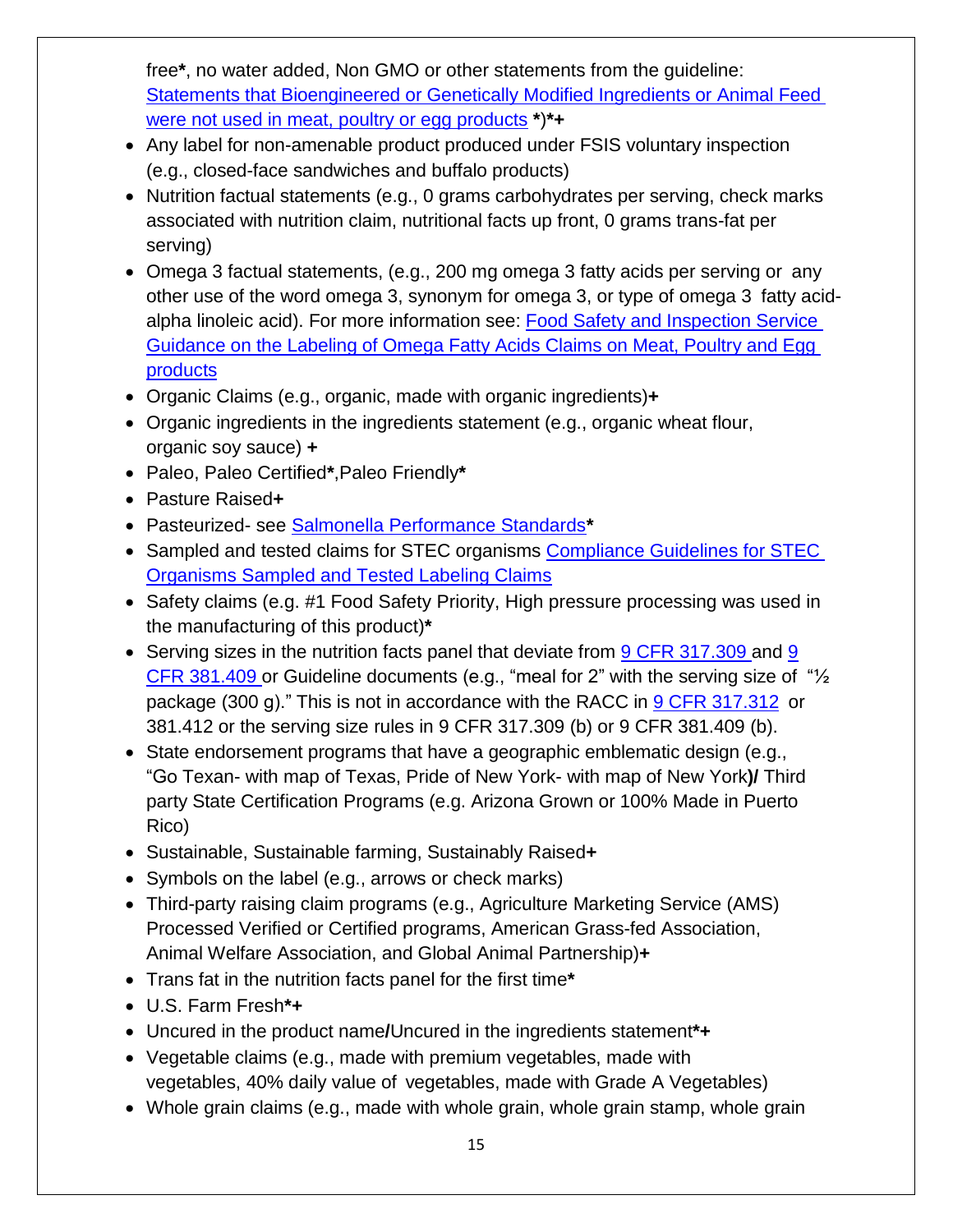seal, whole grain in the product name, whole grain claims on Child Nutrition (CN) labels, Whole wheat in the product name, whole grain)

 **+** For more information see: [Food Safety and Inspection Service Labeling Guideline on](http://www.fsis.usda.gov/wps/wcm/connect/6fe3cd56-6809-4239-b7a2-bccb82a30588/RaisingClaims.pdf?MOD=AJPERES)  [Documentation needed to substantiate Animal Raising Claims for Label Submissions](http://www.fsis.usda.gov/wps/wcm/connect/6fe3cd56-6809-4239-b7a2-bccb82a30588/RaisingClaims.pdf?MOD=AJPERES)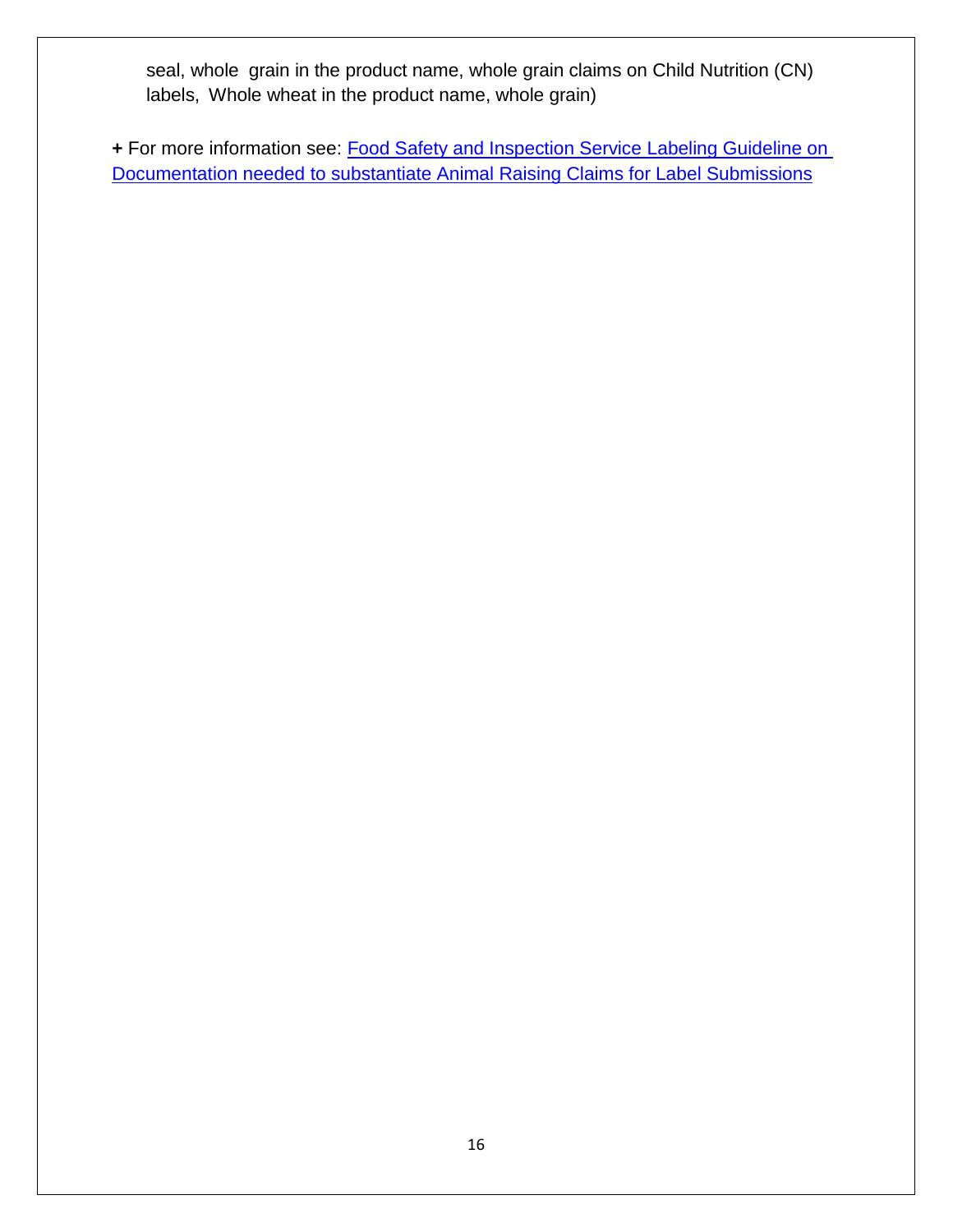# <span id="page-16-0"></span>**Appendix 2: Factual Statements and Claims that are Generically Approved**

 and not misleading. Supporting documentation for the statement or claim must be part of The following statements and claims do not require LPDS approval prior to use in commerce. Labels with these factual statements and claims may be generically approved if the label complies with all regulatory requirements and the statement or claim is truthful the labeling record.

A bold asterisk (**\*)** marks new and updated entries to the appendix. Items previously on the list not marked by a bold asterisk may have been rearranged for ease of readability.

- 100% American Farmed
- All, 100%, pure
- Aged/dry aged
- Air Chilled**\***
- Allergen or "contains" statements at the end of ingredients statement.
- Allergen warning statements carried over from FDA products and listed at the end of the FDA component sublisting in the ingredients statement.**\***
- Amish
- AMS Grading for (e.g., prime, choice, select and grade A).
- Ancient grain, made with
- Awards
- Baby food and/or toddler food stages e.g. stage 1, step 1 and stage 2, step 1
- Certified by SQF Quality Supplier**\***
- Child Nutrition (CN) box.
- Contains: a certain ingredient ( states the presence of certain ingredients) e.g., contains: MSG, contains honey**\***
- Containers of products sold under contract specifications to Federal government agencies**\***
- Country of origin statements (COOL) per 9 CFR 317.8 (b)
- Extra and more than statements (e.g., cheesier macaroni and cheese, more chicken less breading)**\***
- Flavor profiles (e.g., drizzled with olive oil, made with any type of cheese, BBQ flavored, chipotle flavored, made with fennel, made with fresh tomatoes, garlic flavored, made with Italian cheese, made with only white meat chicken, made with real cheese/made with 100% real cheese, made with real chicken, made with real maple, made with Spanish pimento, teriyaki flavored, made with tomatoes)
- Flavors and reaction flavors (for more information see [askFSIS-Reaction](http://askfsis.custhelp.com/app/answers/detail/a_id/462)  [Flavors\)](http://askfsis.custhelp.com/app/answers/detail/a_id/462)
- Foreign language on domestic products or exported products**\***
- Geographic claims that comply with 9 CFR 317.8 (b)(1)
- Geographic flag with corresponding statement, (e.g., Italian Flag Accompanied by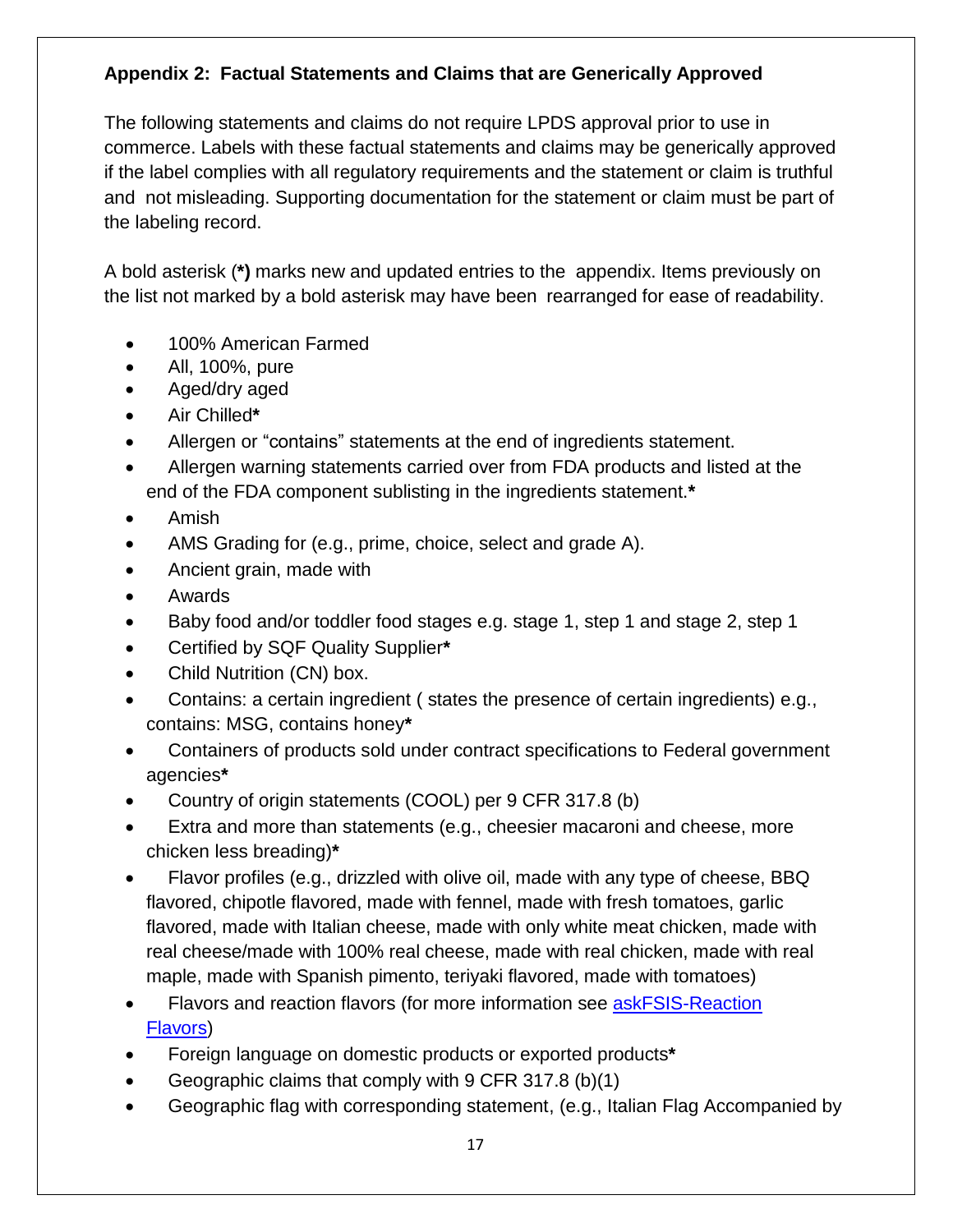statement Made in USA)**\*** 

- Geographic style defined in 9 CFR 317.8 (b) (1) and the Food Standards and Labeling Policy Book (e.g., country style, Italian style, Mexican style)
- Geographic styles undefined (e.g., German Style and Tuscan style.) Labels making this type of claim must have documentation of the approval of a third-party authority in their labeling record in support of the use of the undefined style.
- Green claims or environmental claims (e.g., BPA Free (packaging), Made with recycled materials and Made with soy ink)
- **Guarantees**
- Hand hung, hand pulled style, and hand pinched style
- Handcrafted, handmade, hand slaughtered, hand crafted style
- Healthy Ideas logo
- Home style
- Ice glazed\*
- Inserts, tags, liners, pasters and like devices
- International trade membership organization (e.g. USA Poultry and Egg Export Council**\*)**
- Irradiation, irradiation symbol
- Kosher claims on products
- Labels for amenable products containing exotic species
- Labels for containers of products sold under contract specifications to Federal Government agencies**\***
- Labels for experimental product
- Labels for inedible product
- Labels for non-certified pet food
- Labels for Sample product without special statements and claims**\***
- Lightly Seasoned**\***
- Made by or Made with statements (e.g. Made by Native Americans, Made with rice from cooperatives in geographic area, women owned)**\***
- Made in USA**\***
- Multi grain, made with
- New, new and improved, New flavor
- Non certified religious exempt product (Halal guarantee, Halal on products receiving the mark of inspection, Halal Style, Halal symbol with trademark, Kosher)**\***
- Number 1 brand
- Nutrition claim, defined in 9 CFR 317.313-317.380 and 9 CFR 381.417-381.480
- Nutrition facts panel
- Oven Roasted or similar statements
- Piece count
- Processed in the USA 100%**\***
- Product of USA**\***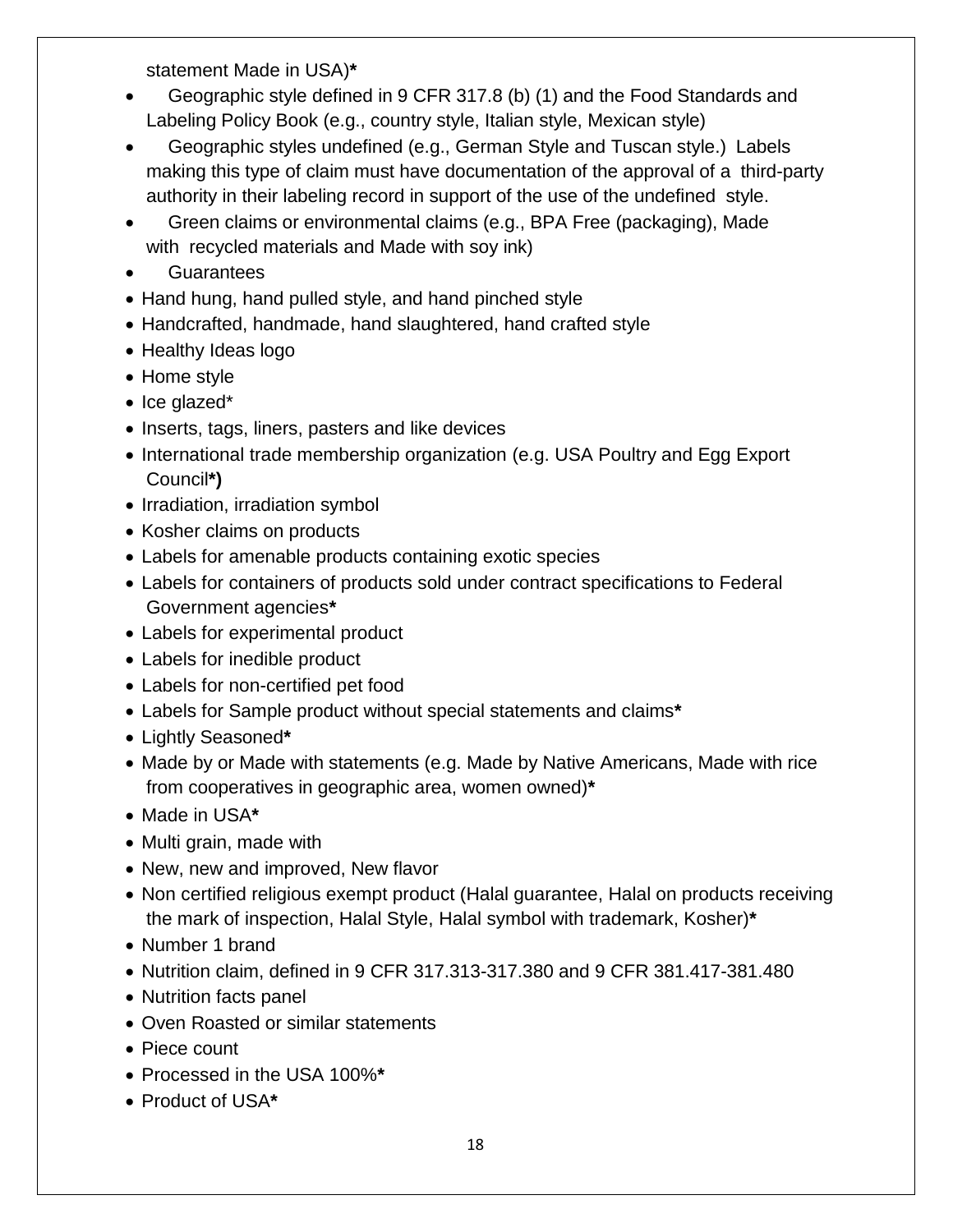- Product received high pressure processing**\***
- Products not intended for human consumption
- Products with standard of identity (e.g. meatloaf)**\***
- Products without standard of identity (e.g. Wyngz- white chicken fritters)**\***
- Promotions or other similar statements on the label (e.g., charity, holiday, kid tested, kid approved)
- Ready in/cooks in (number of seconds or minutes)
- Retained water statements
- Shipping containers
- Single ingredient products without claims (single cuts of meat and poultry)
- State endorsement programs that do not have a geographic emblematic design, (e.g., Kentucky Proud, Made with Wisconsin Cheese)
- Statements of limited use (e.g., for further processing, for HRI, institutional use only, for food service use only)
- Statements relating to free components (e.g., free packet of hot sauce included)
- Substitution of any unit of measurement with its abbreviation or any abbreviation with its unit of measurement
- Transglutaminase enzyme(TG) (products containing this ingredient)**\***
- Wholesome from the beginning**\***
- Wrappers or other covers bearing pictorial designs, non-geographic emblematic designs or illustrations (e.g., floral arrangements, illustrations of animals, fireworks etc.)
- X-rayed for bone detection**\***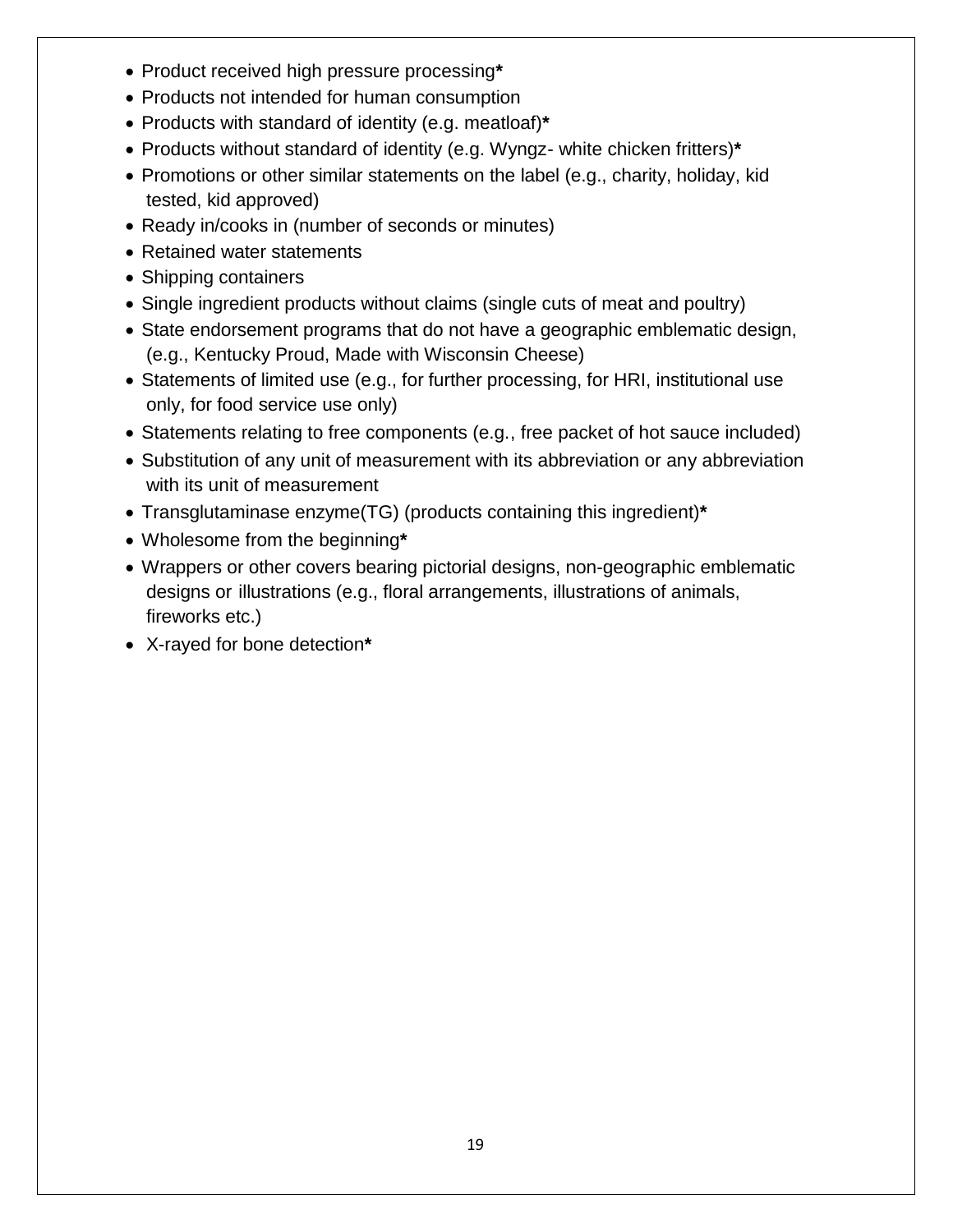#### <span id="page-19-0"></span> **Appendix 3: Changes that can be made to labels approved with special statements and claims without additional FSIS review**

 9 CFR 412.2 allows for labels to be generically approved provided they do not fall into any of the categories of the labels that must be evaluated by LPDS. Included in that group of labels, are those labels that have special statement and claims on the label that were previously approved by LPDS. Thus once a label is approved there is a number of changes that can be made to the label that do not impact the previously approved claims. statement or claim. For more in-depth explanation see Label Approval Guideline on page The key to the changes are revisions that do not impact the previously approved special 7.

Examples of the types of label changes permitted are:

- instructions for the oven but now the establishment is adding instructions for the Addition of additional cooking instructions e.g., the label originally include cooking microwave.
- Addition of a bar code
- Addition of defined nutrition claim
- Addition of a flag that would have to be associated "made in USA," "product of USA". This would need to follow the requirements of 9 CFR 317.8 (b) (2).
- Addition of e-mail address or website information
- Addition of a "non GMO or "non GE" claim to certified organic label. For more information see Statements that Bioengineered or Genetically Modified Ingredients or [Animal Feed were not used in meat, poultry or egg products](http://www.fsis.usda.gov/wps/portal/fsis/topics/regulatory-compliance/labeling/claims-guidance/procedures-nongenetically-engineered-statement)
- Addition of nutrition facts panel
- Addition of a scan code app or Quick Response (QR) code
- Addition of geographic style to product names e.g., Tuscan Style to a previously approved Italian Sausage label. When not an established style in the regulations or Food Standards and Labeling Policy Book the third party authority documentation must be included as part of the labeling record.
- Addition of a UPC code
- Additional meat or poultry cut not on the previous list of cuts approved with the exception of organic claims
- Changes to the ad copy that does not include an additional claim that was not present on the previously approved label and does not conflict with the current claims on the label
- Changing an approved claim to a synonymous claim (e.g. changing from "no antibiotics used" to "raised without antibiotics")
- Changes to comply with **Descriptive Designation for raw meat and poultry products**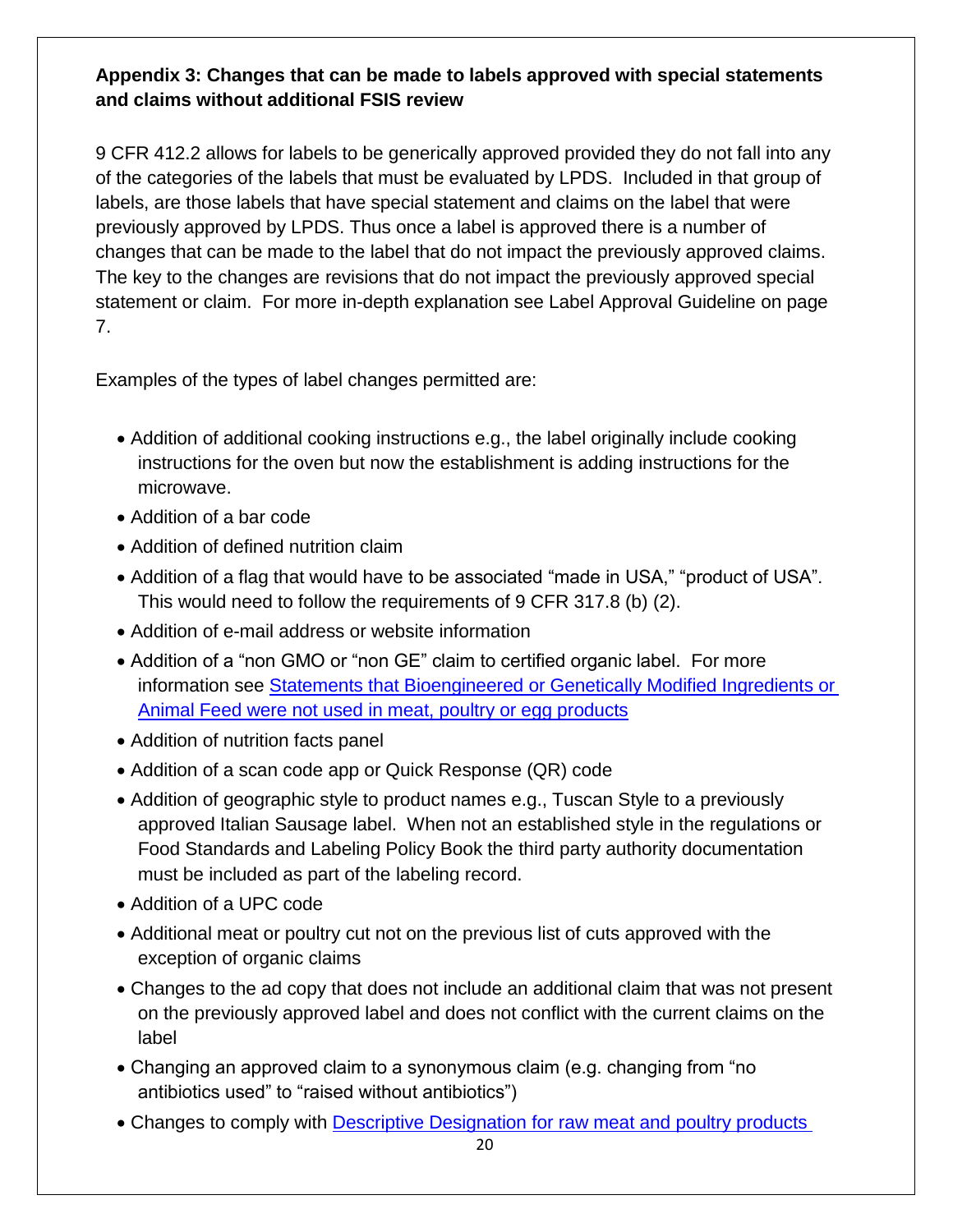[containing added solutions](http://www.fsis.usda.gov/wps/wcm/connect/95915f2e-9272-4a1d-8b52-5a2147cb8c59/2010-0012.htm?MOD=AJPERES) (9 CFR 317.2(e)(2) and 9 CFR 381.117(h))

- Changes to comply with [Descriptive Designation for needle-or blade-tenderized](http://www.fsis.usda.gov/wps/wcm/connect/ea5a6c2e-a3d0-4990-9479-755e82f5ceb2/2008-0017F.pdf?MOD=AJPERES)  [mechanically tenderized\) beef products\(](http://www.fsis.usda.gov/wps/wcm/connect/ea5a6c2e-a3d0-4990-9479-755e82f5ceb2/2008-0017F.pdf?MOD=AJPERES)9 CFR 317.2(e)(3))
- Changes to the cooking instructions provided it still complies with the requirements of the corresponding HACCP category
- Changes to the descriptive name
- Changes to the design of the label including layout. The establishment has the responsibility to ensure that all mandatory features are still in the required location.
- Changes to the design of the label including the layout to labels for export with deviations. The establishment has the responsibility to ensure that all mandatory features are still in the required location and no new label deviations were created.
- Changes to e-mail address or website that was on previously approved label
- Changes to the establishment number or legend including on export labels with deviations with the exception of organic product. Changes to the establishment number for organic products must evaluated by LPDS staff.
- Changes to exotic species labels (e.g., brand name, logo, signature line)
- Changes to the HACCP category (e.g. change from raw product ground to fully cooked not shelf stable)
- Changes to the handling statement
- Changes to the label for compliance with the added solutions regulations (9 CFR 317.2 (e) and 9 CFR 381.117).
- Changes to name of ingredients in the ingredients statement provided the addition complies with FDA or FSIS labeling policies
- Changes to the net weight including the addition of net weight labels (e.g. a label was approved for 1 pound (lb.) and the new label is for 2 pounds (lbs.))
- Changes to the order of predominance or product formula without the addition of new ingredients
- Changes to the placement or location of the legend
- Changes to the product name
- Changes to the signature line including on export labels with deviations
- Changes to values in the nutrition facts panel
- Changing from "GE to "GMO" on certified organic or other third party certified labels. For more information see **Statements that Bioengineered or Genetically Modified** [Ingredients or Animal Feed were not used in meat, poultry or egg products](http://www.fsis.usda.gov/wps/portal/fsis/topics/regulatory-compliance/labeling/claims-guidance/procedures-nongenetically-engineered-statement) **\***
- Removal of ingredients in product without the addition of new ingredients
- Removal of nutrition front of pack icon. The addition of an icon that was not previously evaluated by LPDS staff would need to be submitted for approval.
- Removal of previously approved claim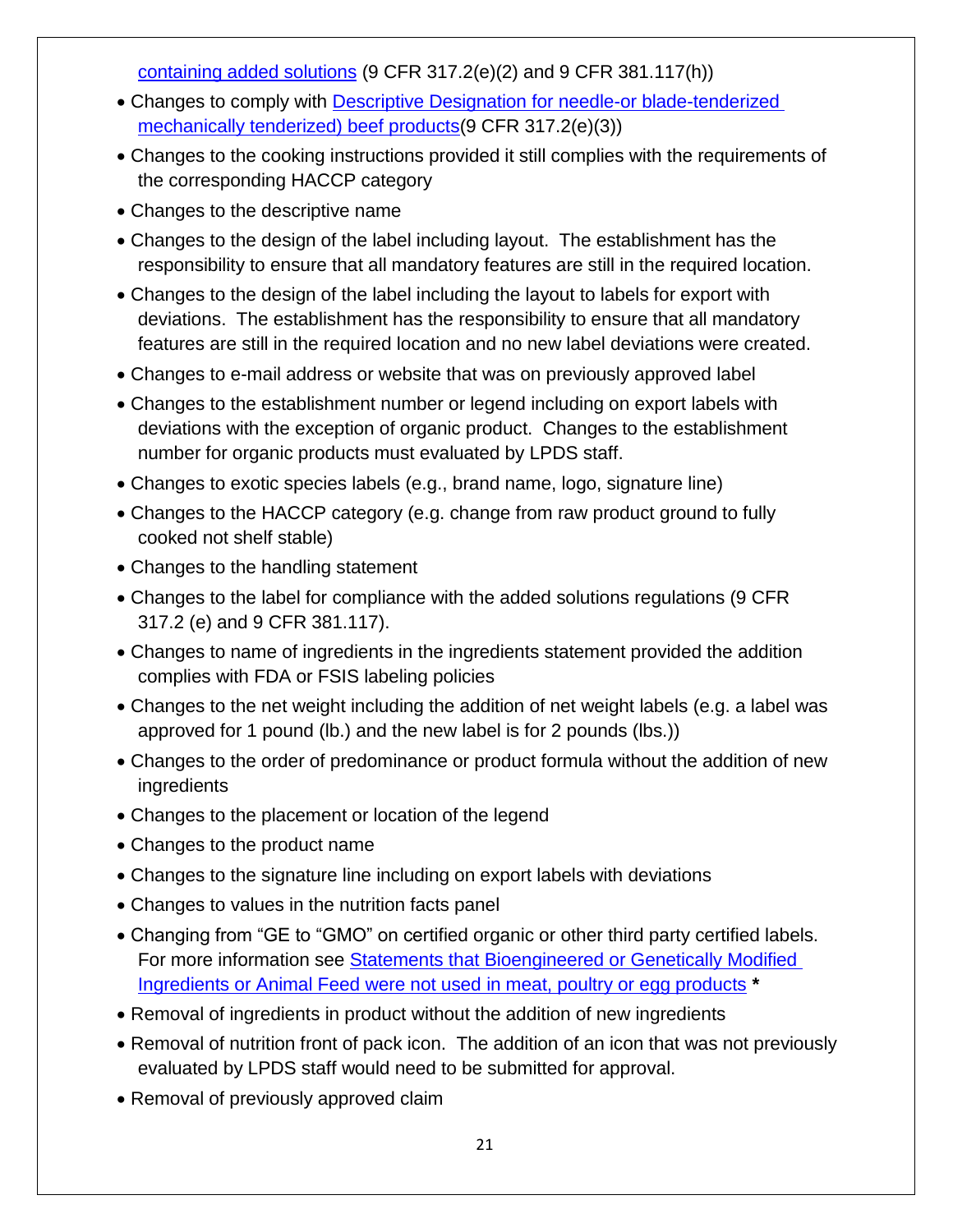#### **Appendix 4: Changes that cannot be made with special statements and claims without additional LPDS review**

 9 CFR 412.1 states that certain changes to labels are not permitted to be made generically. The labels must be submitted to LPDS for evaluation. For more in depth explanation see Label Approval Guideline on page 7.

Examples on the types of label changes that cannot be made generically include:

- Addition of additional nutrients to the labels with FOP statement
- Addition of an animal raising claim
- Addition of a flag, map or geographic emblem without including the wording "brand made in"
- Organic, No MSG, No MSG added, Gluten Free, No Preservatives, Uncured, No Nitrites or Nitrates added, No Artificial Ingredients Addition of ingredients to labels with special statement and claims such as Natural,
- Change to the establishment number of labels with an organic claim
- Change to the ingredients without changing the label. That would require a temporary approval from LPDS
- Changing the organic certifier on an approved label
- Removal of a claim or statement (e.g. Gluten Free) from an export label that would create an unapproved additional deviation. The label would require evaluation by LPDS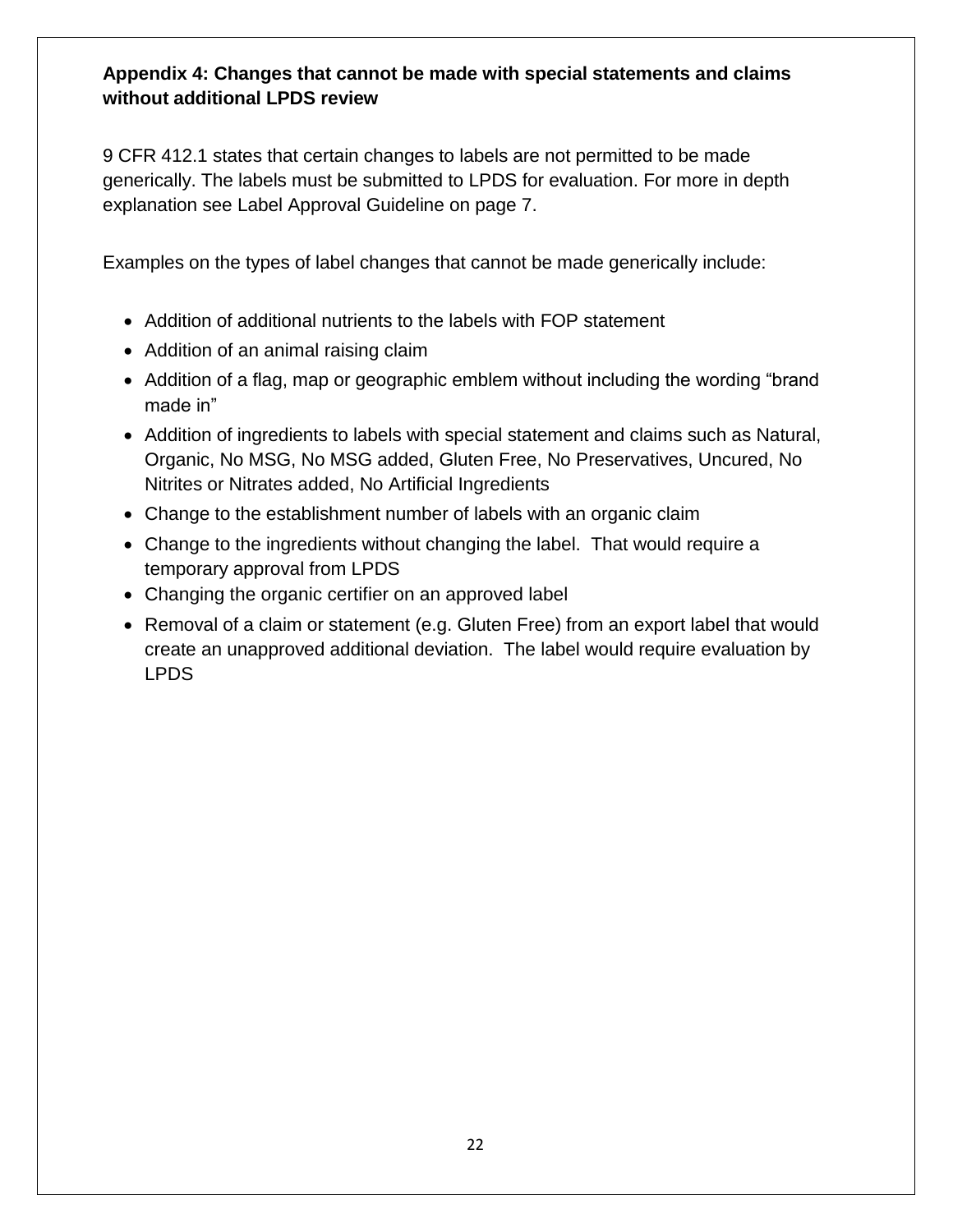# <span id="page-22-0"></span> **Appendix 5: Labels for Product Line or Multiple Products with identical claims (blanket approvals)**

 lines that is submitted to LPDS for approval because it falls under one or more of the four categories of labels described in 9 CFR 412.1. For more in depth explanation see Label A Blanket Approval refers to an approval that would cover multiple products or product Approval Guideline on page 8.

Examples of labels that can be approved as a blanket approval:

- Addition of animal raising claim to line that also bears an ingredient related claim
- Addition of FOP statements to multi products in the same product line or company
- Addition of a new supplier for an approved animal raising claim
- Addition of state endorsement programs that have a geographic emblematic design
- Changing the organic certifier on an approved label
- ingredients have not changed from the prior approval Changing the source of meat from a previously approved label when the claims and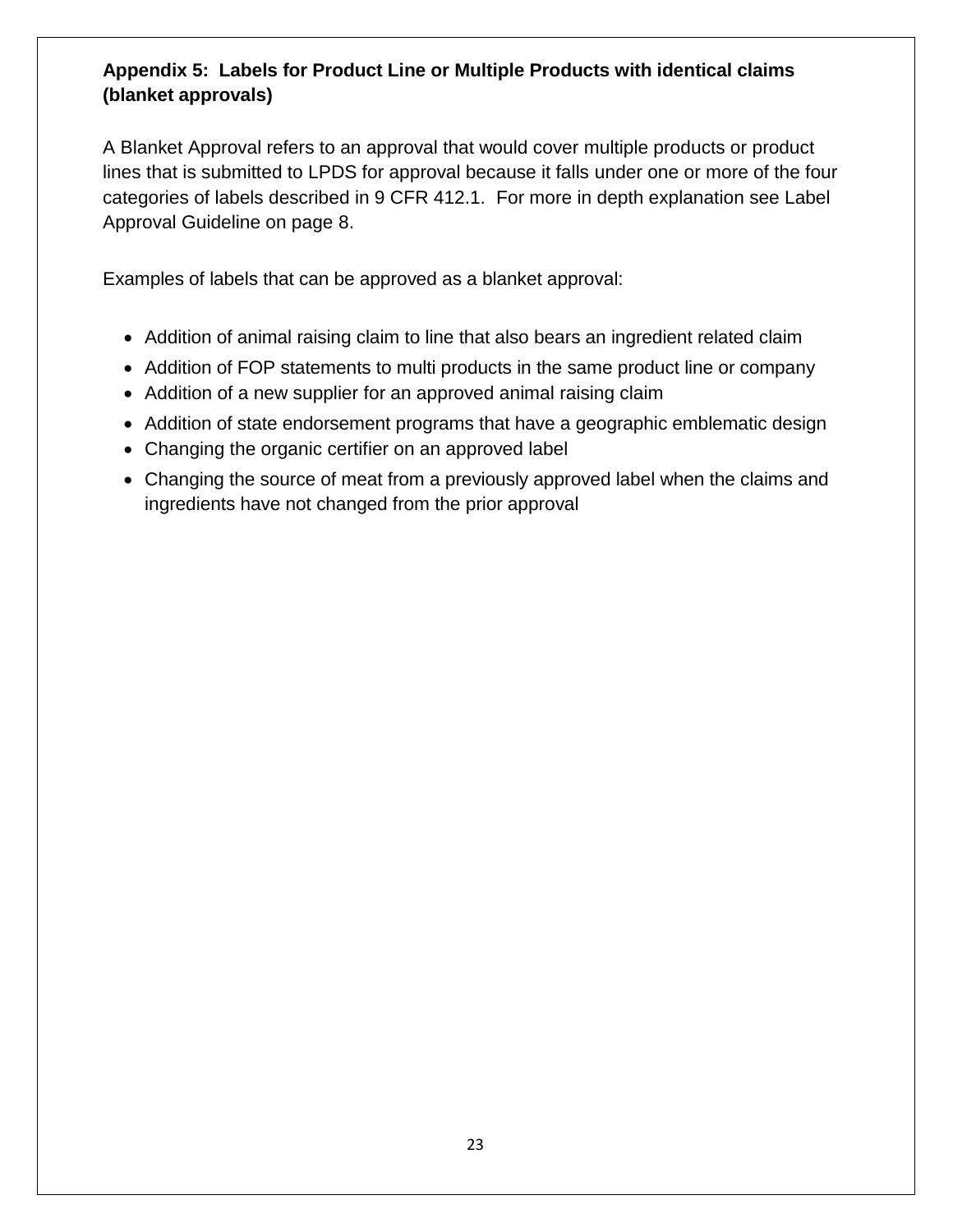# <span id="page-23-0"></span>**Appendix 6: Special Statements and Claims generically approved after the first approval from LPDS**

 once to ensure compliance with the regulations and after that initial approval, the label can statement claim did initially receive approval from LPDS. If the special statement and LPDS for evaluation. For more in depth explanation see Label Approval Guideline on There are certain types of special statements and claims that LPDS only needs to see be generically approved. This is provided that any future labels are in compliance with all FSIS rules, policies, and regulations. The establishment would also have to include a copy of the initial approval in their labeling record to provide assurance that the special claim is changed at all from the initial LPDS approval, the label must be submitted to page 9.

Examples of labels that can be generically approved after initial LPDS approval:

- Nutrition FOP provided the format, location and nutrients remain identical to the the new label must be evaluated by LPDS initial approval. If the establishment changes the format, location or nutrients then
- Certified Halal/Certified Zabihah Halal- must have documentation in the labeling record current within the last year to support the use of the claim
- Certified Kosher- must have documentation in the labeling record current within the last year to support the use of the claim
- For cooking only at establishment xyz- must have documentation in the labeling record to support that the product is being sent to another establishment for cooking
- Geographic emblematic design- e.g. state map, flag, country map flag
- "Homegrown by Heroes" logo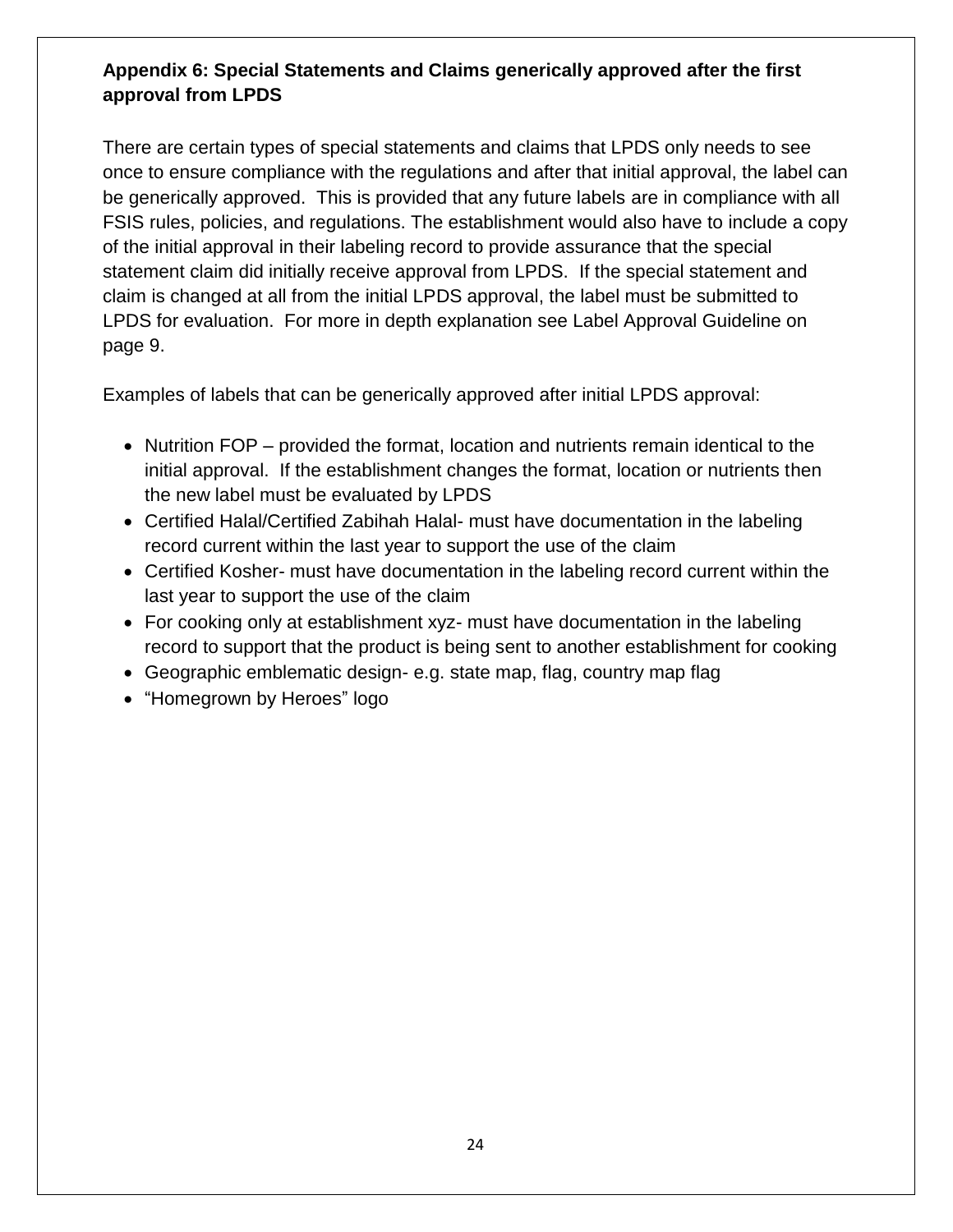#### <span id="page-24-0"></span>**Appendix 7: Additional Information for Label Approval**

This section provides additional information about the three other categories of labels that LPDS staff must evaluate. Also there is information about label requirements in general.

#### **1. Labels for religious exempt products (9 CFR 412.1 (c) (1)).**

Poultry slaughtered under Buddhist, Confucian, Halal, or Kosher religious exemptions may not bear the mark of inspection. Because of this, the labels deviate from labeling requirements and must be approved by LPDS.

# **2. Export labels with deviations from domestic labeling requirements (9 CFR 412.1 (c) (2)).**

 and 9 CFR 381.128. In order for FSIS to ensure the labels are in compliance with source in the information can be verified e.g., a link to a government site listing A labeling deviation is something that is not permitted on labeling domestically but is acceptable to the importing country. Export labels that do not comply with U.S. requirements (with the exception of printing labels in foreign language or printing labels that bear a statement of the quantity of contents in accordance with the usage of the country to which exported) can be approved for export only if the labeling deviations comply with the importing country's requirements and there is documentation supporting the acceptability of the deviation. The regulations that cover the need for documentation supporting labeling deviations are 9 CFR 317.7 the laws of the importing country, FSIS needs documentation to support the deviations are allowed. Documentation may be a letter from the importer on its official letterhead or from the government of the importing country. FSIS will also accept excerpts from the importing country's regulations or laws provided the official regulations.

 accounted for in the regulations. In this case, approval from LPDS is still required The only deviations that do not require such documentation are labels that are completely in a foreign language (excluding the inspection legend), the net weight statement, the nutrition information format, and the need for safe handling instructions on raw or not ready to eat products. Each of these deviations is for the deviations in nutrition information format and safe handling instructions.

 Additionally, changes that can be made to export labels generically include a change in the establishment number in the legend, change in the signature line and a change in the formula that does not impact the order of predominance. The key to making changes to export labels generically is to ensure that the changes do not create another labeling deviation that was not listed on the prior label approval. If this does occur, then the label must be evaluated by LPDS.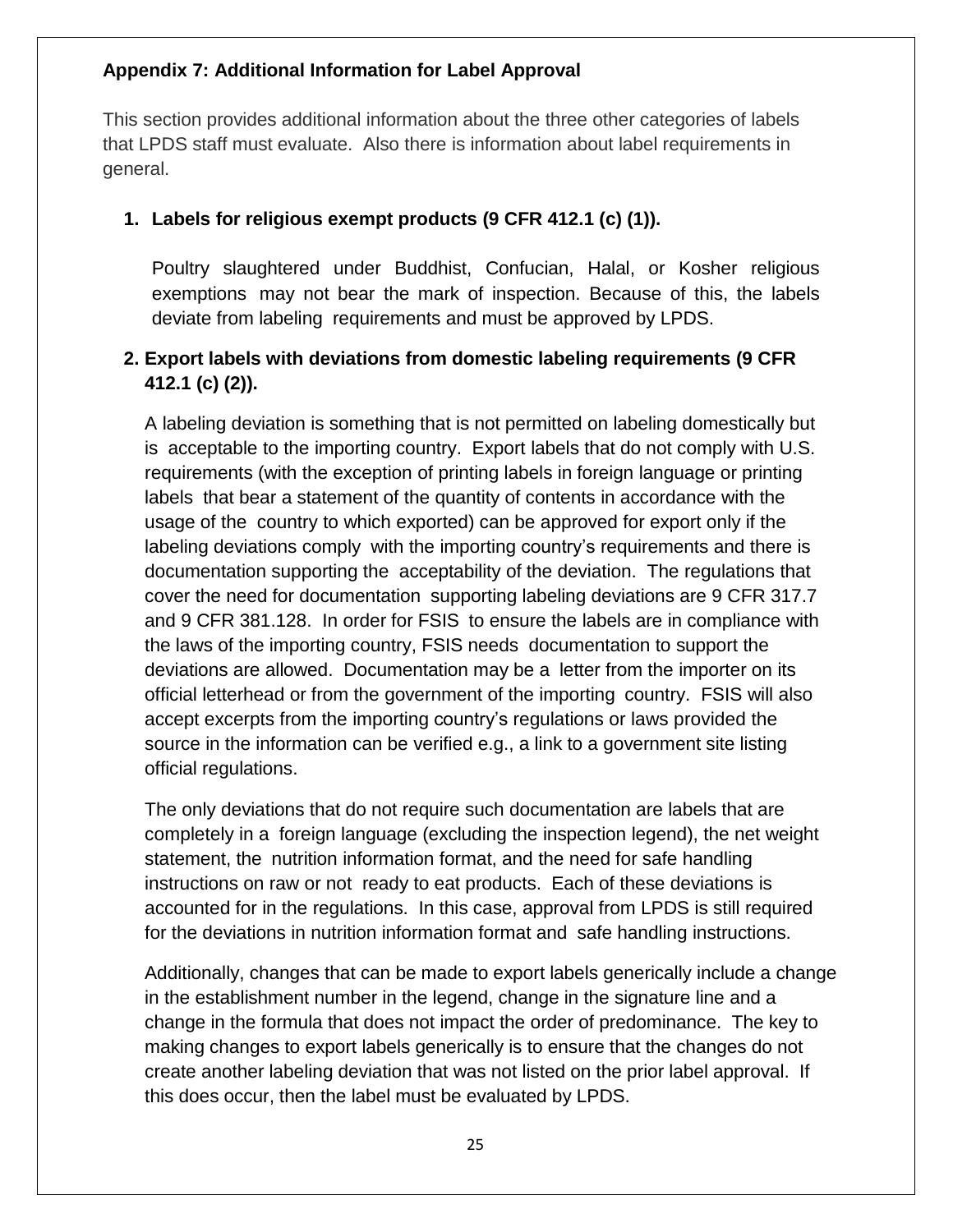# <span id="page-25-0"></span>**3. Labels for temporary approval (9 CFR 412.1 (c) (4)).**

A temporary label approval may be granted for labels with a regulatory deviation that does not pose any potential health, safety, or dietary problems to the consumer.

Temporary approvals will be granted for up to 180 days, and plants can apply for one extension of up to an additional 180 days. Plant transfers are a special type of temporary approval which is granted approval for 60 days with one additional extension. Temporary label approval is granted on a case-by-case basis.

Example: A supplier changes ingredients and fails to inform the establishment, and the establishment needs to make a minor correction to the ingredients statement. The establishment can apply for a temporary approval to use the existing label, even though it does not have the correct ingredients statement.

Only LPDS can grant temporary approvals for labels with deficiencies. The submitter must address the four conditions for temporary approval listed in 9 CFR 412.1 (f) and explain how they meet each condition. As part of their label application, they must also explain exactly what is wrong with their label. Example: A change in the ingredients statement from what was approved in the past. The submitter would submit both ingredients statements and highlight the differences between them.

#### **FSIS Verification Activities at Establishments**

labels. FSIS IPP performs a General Labeling Task in the Public Health Inspection System (PHIS) as part of their regular label verification activities under FSIS 7222.1. FSIS IPP verify that final labels applied to product are in compliance with applicable regulations by evaluating information in the establishment's labeling record and the label that is applied to the product (e.g., to verify that the ingredients statement on the label matches the product formula). Neither establishments nor FSIS inspectors generically approve

Although not submitted to FSIS, generically approved labels are approved by FSIS provided they are in compliance with applicable regulations in 9 CFR 412.2 (b).

For additional information, see FSIS Directive 7222.1 [Prior Labeling Approval.](https://www.fsis.usda.gov/wps/wcm/connect/9a2ebc76-2d43-4658-841a-f810b1f65f04/7221.1.pdf?MOD=AJPERES)

#### **Labeling and Establishment Responsibilities concerning Label Approval**

Establishments are required to keep records of all labeling, both generically approved and sketch approved by FSIS, along with the product formulation and processing procedures, as prescribed in 9 CFR 320.1(b)(11), 381.175(b)(6), and 412.1. 9 CFR 412.1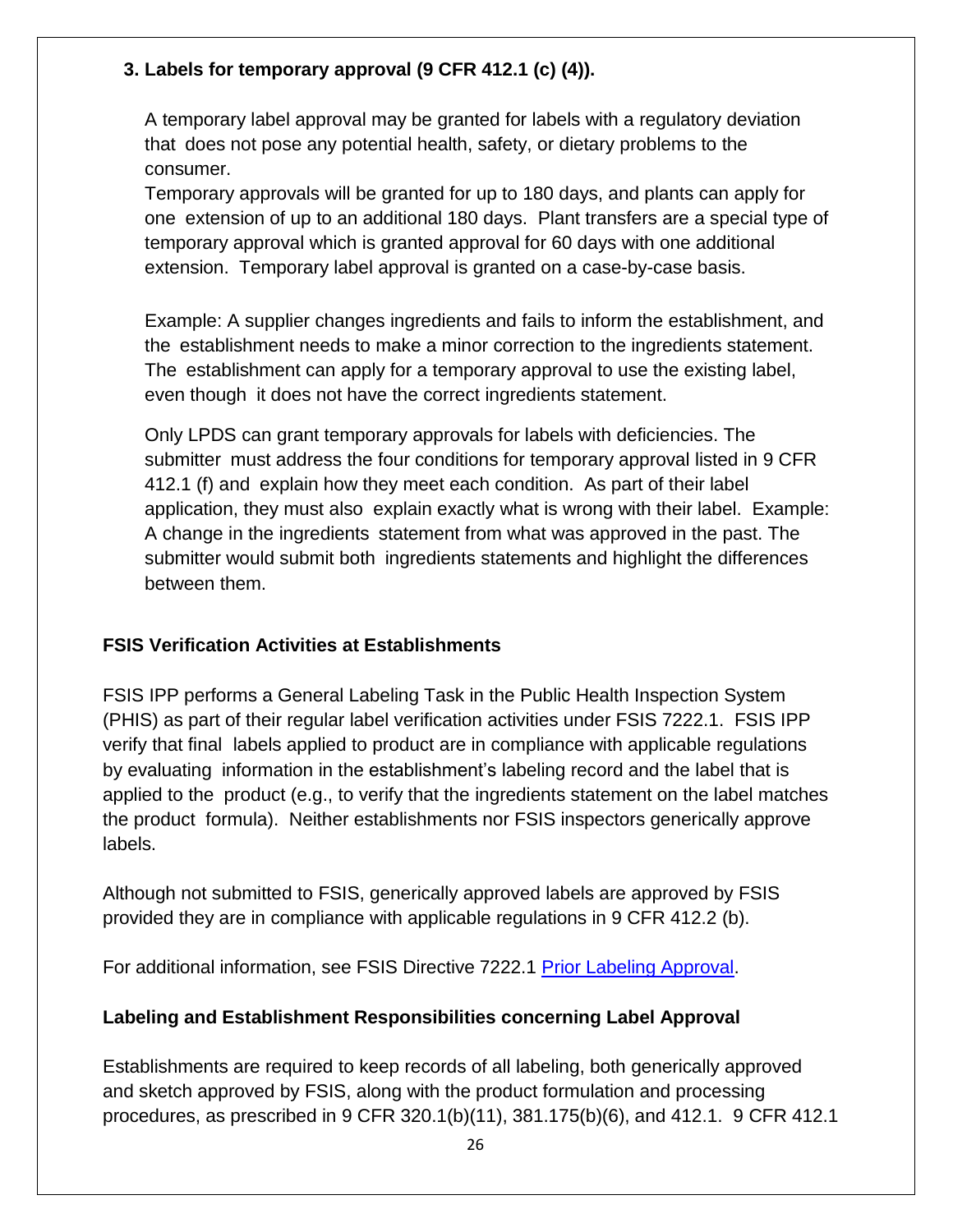(a) added the requirement that any additional documentation needed to support that the labels are consistent with the Federal meat and poultry regulations on labeling also be kept. For example, in a situation where an establishment is making an undefined geographic claim (Tuscan style), documentation should be included to support that the style meets 9 CFR 317.8 (b). Companies must provide labeling records to FSIS personnel upon request as described in 9 CFR 412.1(a).

For additional information see: [Labeling and Establishment Responsibilities.](https://www.fsis.usda.gov/wps/portal/fsis/topics/regulatory-compliance/labeling/labeling-procedures/labeling-and-establishment-responsibilities)